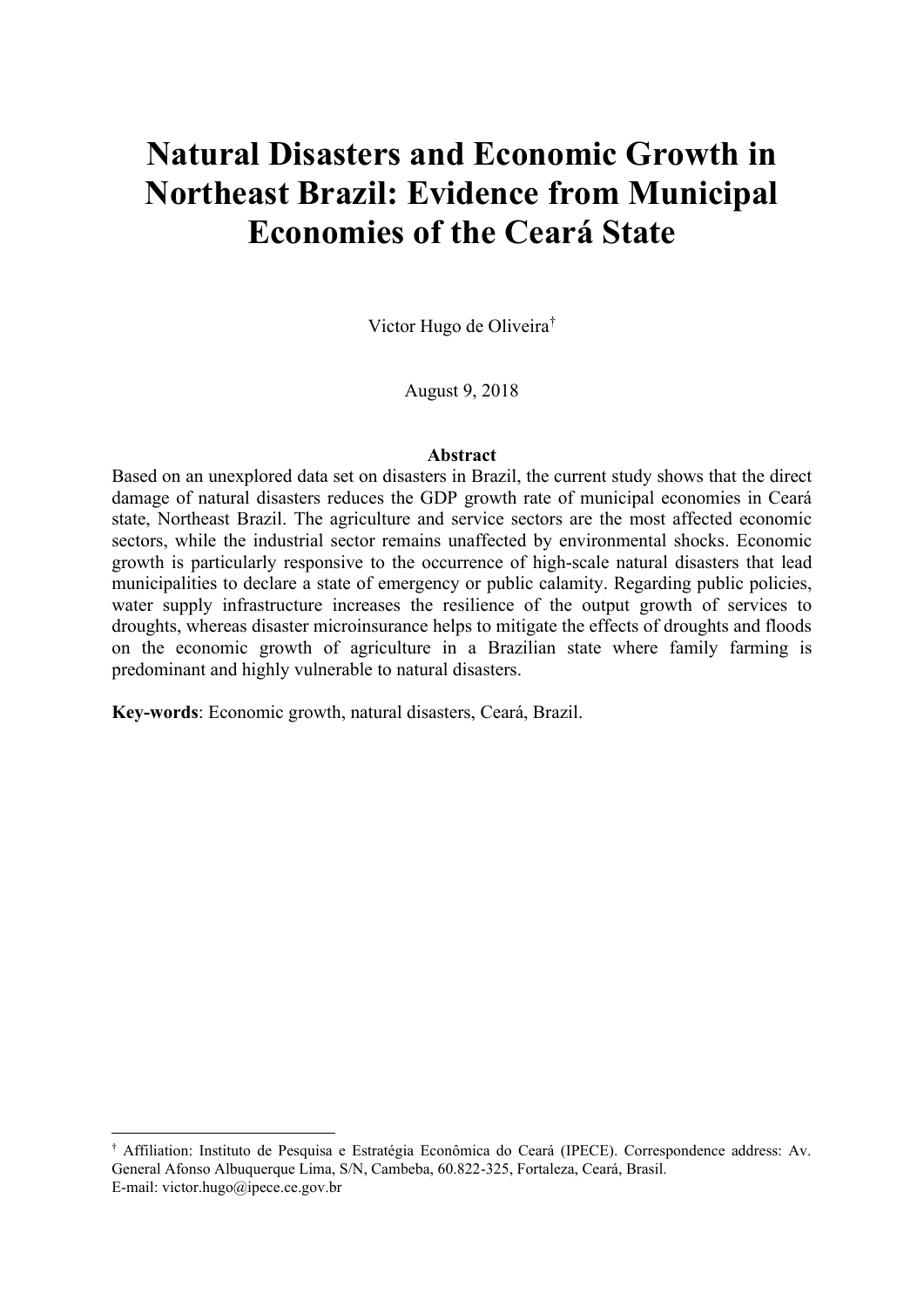#### **1. Introduction**

Natural disasters have devastating impacts on human and economic development. In only two decades (1992-2012), environmental disasters affected 4.4 billion people worldwide, claimed 1.3 million lives and caused US\$ 2 trillion in economic losses (UNISDR, 2012). A variety of economic consequences of environmental shocks have been documented by the literature. For instance, natural disasters may cause population mobility in poor (Gray and Mueller, 2012; Drabo and Mbaye, 2015) and rich countries (Strobl, 2011; duPont IV et al., 2015), affect household income and expenditures (Arouri et al., 2015; Lohmann and Lechtenfeld, 2015), and impact the local labour market of affected countries (Halliday, 2012; Coffman and Noy, 2012). Natural hazards also contribute to the maintenance of armed conflicts (Ghimire and Ferreira, 2015) and trap vulnerable populations in poverty (Carter et al., 2006; Jakobsen, 2012; Rodriguez-Oreggia et al., 2012).

Nonetheless, environmental disasters can have either positive or negative effects on economic growth. Some studies have shown that natural hazards boost economic growth (Albala-Bertrand, 1993; Skidmore and Toya, 2002; Noy and Vu, 2010; Fomby et al, 2011; Cunado and Ferreira, 2014), while others provide evidence of negative effects in the short run (Rasmussen, 2004; Noy, 2009; Strobl 2011; 2012), medium run (McDermott et al., 2014) and long run (Raddatz, 2009; Hsiang and Jina, 2014).<sup>2</sup> In particular, Loayza et al. (2012) show that disasters do affect economic growth, but not always negatively, with effects that differ across types of disasters and economic sectors.

Low-income and developing countries are more likely to experience human and economic losses than are developed countries (Toya and Skidmore, 2007), and the growth performances of such countries are especially responsive to environmental shocks (Noy,

<sup>2</sup> Several hypotheses about the response of economic growth to environmental catastrophes in the long run have been tested (Hsiang and Jina, 2014), such as: i) the "creative destruction" hypothesis (Skidmore and Toya, 2002); the "build back better" hypothesis (Hallegatte et al., 2007; Cuaresma et al., 2008; Hallegatte and Dumas, 2009); the "recovery to trend" hypothesis (Strobl, 2011); and iv) the "no recovery" hypothesis (Anttila-Hughes and Hsiang, 2013).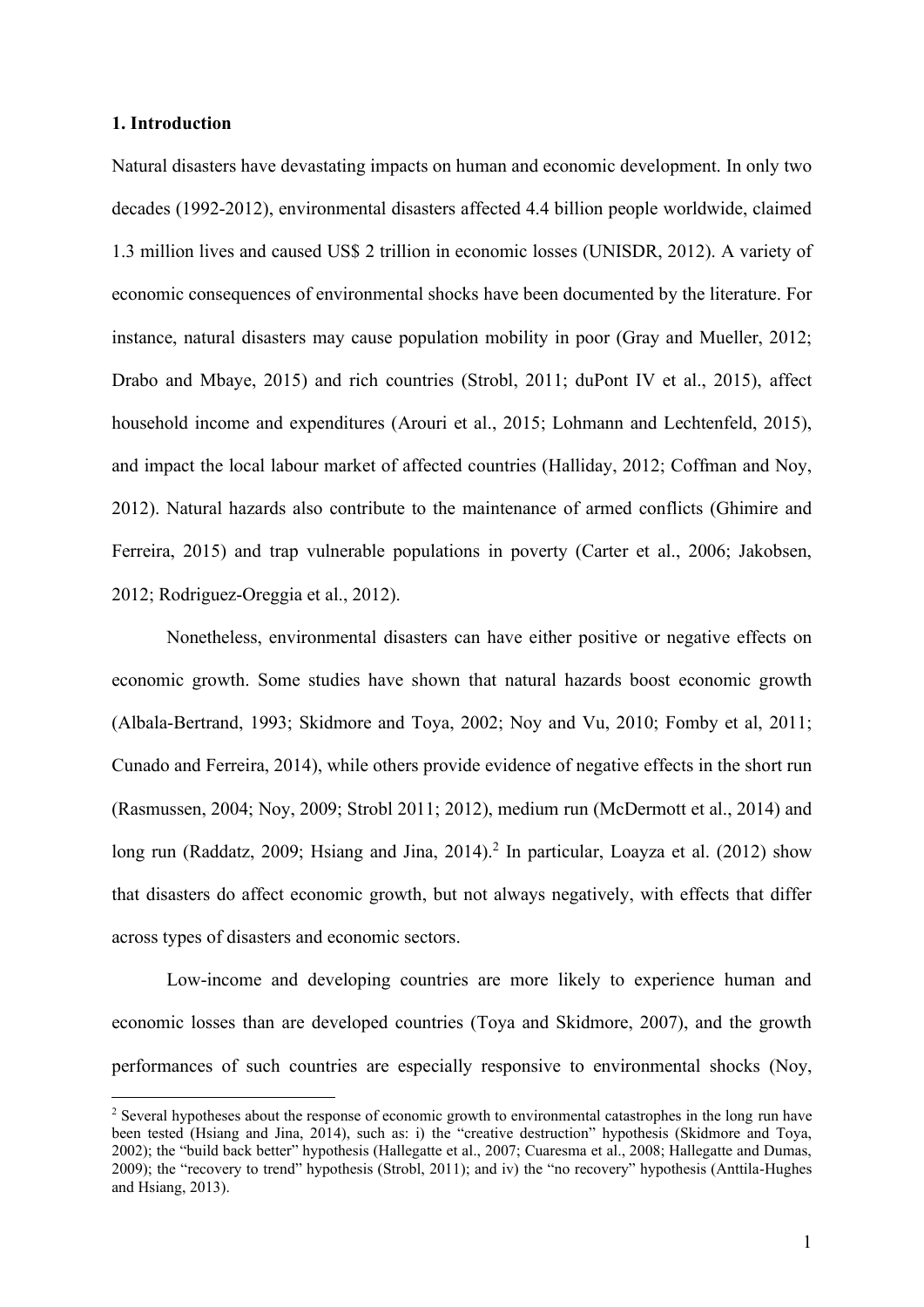2009; Strobl, 2012; Loayza et al., 2012).<sup>3</sup> Political instability (Cavallo et al., 2013), an absent/imperfect financial sector (McDermott et al., 2014), low access to international markets and a lack of institutional quality (Felbermayr and Gröschl, 2014) appear to be important mediating factors.

Notably, Latin America is exposed to a variety of natural disasters that can jeopardize economic growth (Stillwell, 1992). For instance, Brazil is highly exposed to climate disasters, and ongoing global warming will further increase the risk of such environmental hazards in the near future. Predictions from the International Panel of Climate Change show the intensification of droughts in Northeast Brazil throughout the  $21<sup>st</sup>$  century due to increasing global temperatures (IPCC, 2012). Between 1995 and 2014, almost half of the total losses due to climate disasters occurred in this specific region of the country (CEPED, 2016).

The current investigation aims to provide evidence of the impact of natural disasters on the economic growth of municipalities in Ceará state, which is one of the states most affected by climatic hazards in Brazil (CEPED, 2016). Within the great semiarid region lies 87% of the state's territory, as well as 56% of its population.<sup>4</sup> Although its population is the eighth largest among Brazilian states (i.e., 8.5 million, which is slightly larger than the population of Austria), Ceará had the fifth lowest per capita GDP (US\$ 6,652 PPP) in 2010, which is economically comparable to Guatemala (US\$ 6,578 PPP). Such a level of exposure and economic vulnerability to environmental hazards is shared by the other Northeast states, making Ceará a suitable and representative case study area.

This investigation relies on an unexplored data source on disasters in Brazil. The information on natural disasters comes from the Damage Assessment Report (Relatório de Avaliação de Danos - AVADAN) carried out by the Civil Defence when a disaster occurs.

<sup>&</sup>lt;sup>3</sup> Developed countries with a large concentration of wealth in hazardous areas are also highly exposed to environmental hazards. However, they are often better equipped financially and institutionally to adopt explicit measures to effectively respond and adapt to natural disasters than are developing countries (IPCC, 2012).

<sup>4</sup> The Brazilian semiarid region is characterized by annual precipitation below 800mm, a dryness index of 0.5 or below, and a risk of drought of at least 60%.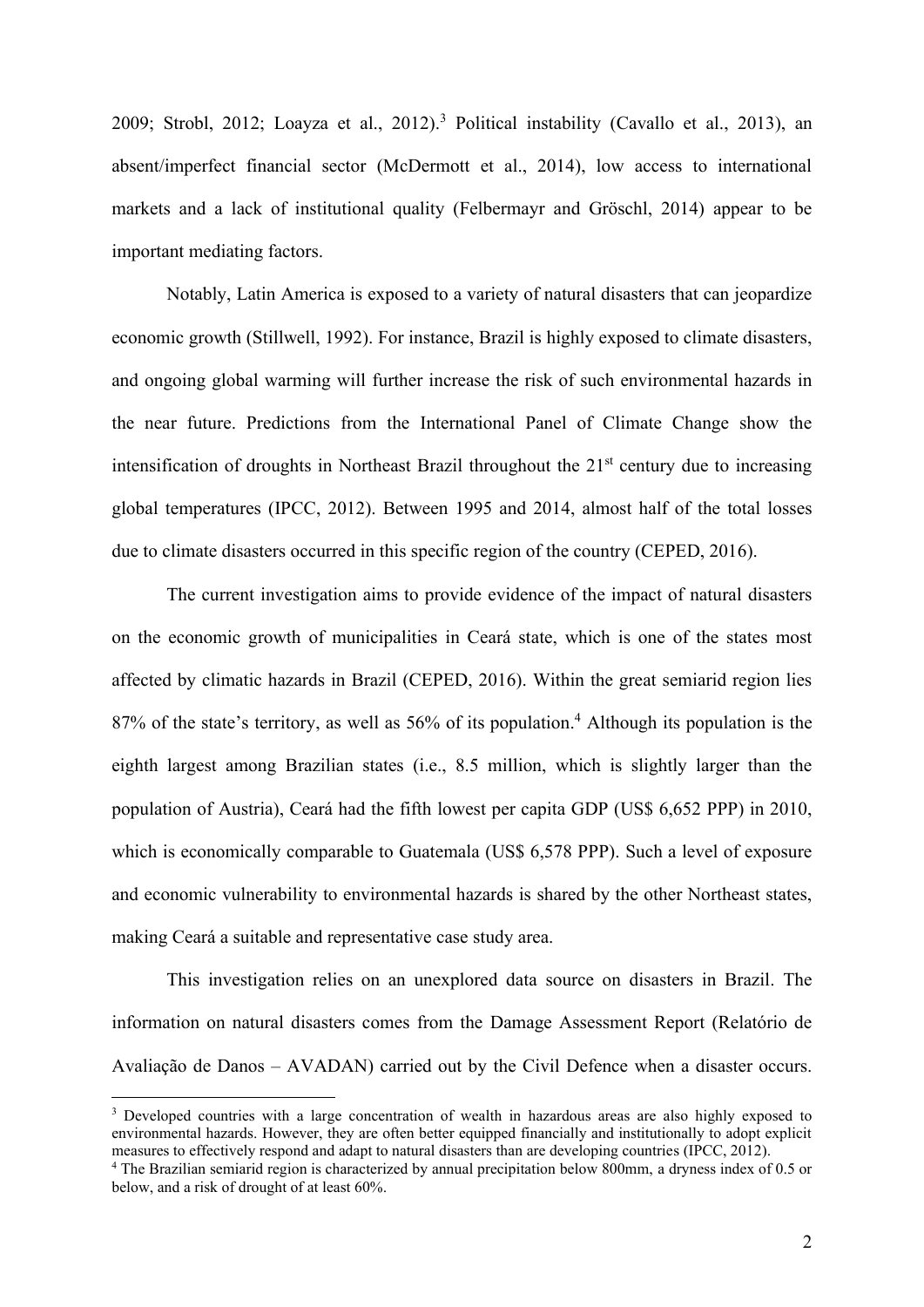Findings show that economic growth is negatively affected by damage from droughts and floods, which have consequences for the agriculture and service sectors. The output growth of municipalities is particularly responsive to large-scale disasters that lead municipalities to declare a state of emergency or public calamity. Furthermore, water supply infrastructure (WSI) increases the resilience of the service sector to droughts but not the agriculture sector, which is highly dependent on water resources. However, the Garantia-Safra programme (GS)  $-$  a microinsurance policy for natural disasters  $-$  helps municipalities to mitigate the effects of droughts and floods on the economic growth of the agriculture sector.

Therefore, this paper contributes to the growing literature dedicated to understanding the effects of natural disasters on economic growth (Cavallo and Noy, 2011) by adding new evidence from a large developing country. In particular, the current study shows how responsive economic growth is to environmental shocks in a poor region of Brazil, whereas other recent studies provided evidence from developed regions of the country (Ribeiro et al., 2014; Haddad and Texeira, 2015; Lima and Barbosa, 2018). Moreover, the study provides evidence of the role played by water supply infrastructure (Hallegatte, 2009; Gutiérrez et al, 2014) and disaster microinsurance (Cummins and Mahul, 2009; Clarck and Grenham, 2013) in the adaptation and response to natural disasters associated with climate change.

The remainder of this study is structured as follows: section 2 describes the data sources, section 3 presents the empirical strategy, and section 4 analyses the results. Finally, section 5 concludes the study.

#### **2. Data**

#### **2.1 Study area**

Ceará state, the study area, is located in Northeast Brazil (see Figure 1) and has a total area of 148,886 km² (or 1.8% of country territory). The climate is predominantly tropical hot semi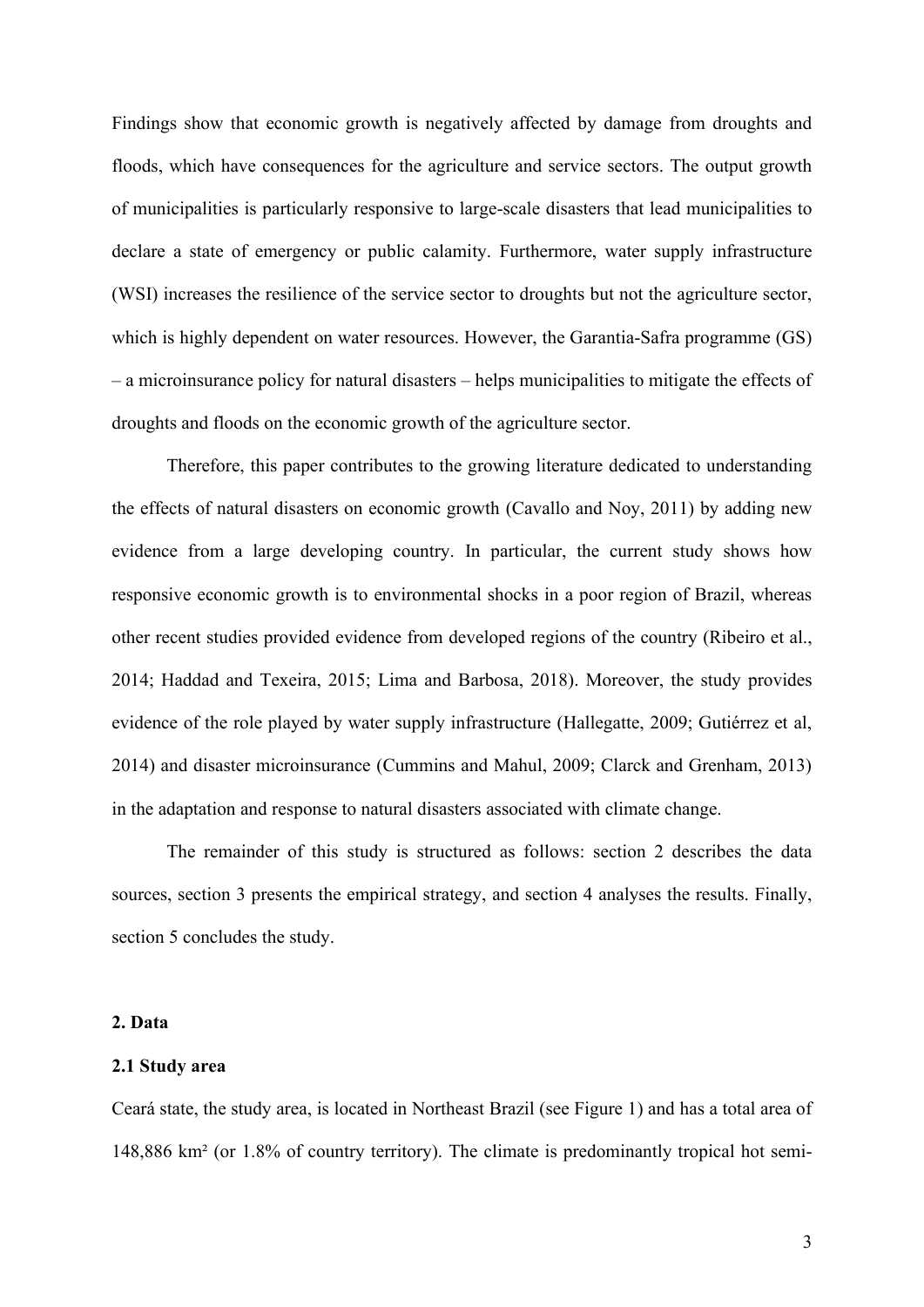arid, which favours the occurrence of drought episodes that are often associated with largescale climate phenomena, such as El Niño and La Niña, or with an intense meridional sea surface temperature (SST) gradient over the tropical Atlantic (Marengo et al., 2017).

# [INSERT FIGURE 1 HERE]

The population size of municipalities in the state is nearly 46 thousand inhabitants on average, with Fortaleza (the state capital) being the largest municipality (2.45 million inhabitants) and Guramiranga being the smallest (4.1 thousand inhabitants). Regarding economic activity, the service sector is the most important economic sector for the municipalities and is responsible for almost 64% of total GDP. The share of industry in GDP is 21%, while that of agriculture is only  $6\%$ .<sup>5</sup> The metropolitan region of Fortaleza (14 municipalities) has 42% of the total population and approximately 65% of the total GDP (72% and 65% of the respective gross added value of service and industry, and only 9% of the gross added value of agriculture). In contrast, municipalities within the semiarid region are responsible for slightly more than a third of the total GDP (37%), and 81% of the gross added value of agriculture.

## **2.2 Information on natural disasters in Brazil**

This analysis uses information from the AVADAN, which comprises information about natural disasters, human disasters and mixed disasters (i.e., when human actions contribute to natural disasters). It must be filled out by trained professionals of the Civil Defence within the first 120 hours following a disaster (MIN,  $2007$ ).<sup>6</sup>

The AVADAN provides information on the affected areas (e.g., urban and rural areas), human damage (e.g., number of homeless, displaced, injured, sick, and fatalities), and

<sup>5</sup> Information on GDP is obtained from the Instituto Brasileiro de Geografia e Estatística (IBGE). The data source of municipal GDP includes total GDP and gross added value from agriculture, services/commerce and industry. It also includes the gross added value from public administration and taxes (with discounted subsides). It can be access a[t https://sidra.ibge.gov.br/pesquisa/pib-munic/tabelas.](https://sidra.ibge.gov.br/pesquisa/pib-munic/tabelas)

<sup>6</sup> The AVADAN database is available at [https://s2id-search.labtrans.ufsc.br/.](https://s2id-search.labtrans.ufsc.br/)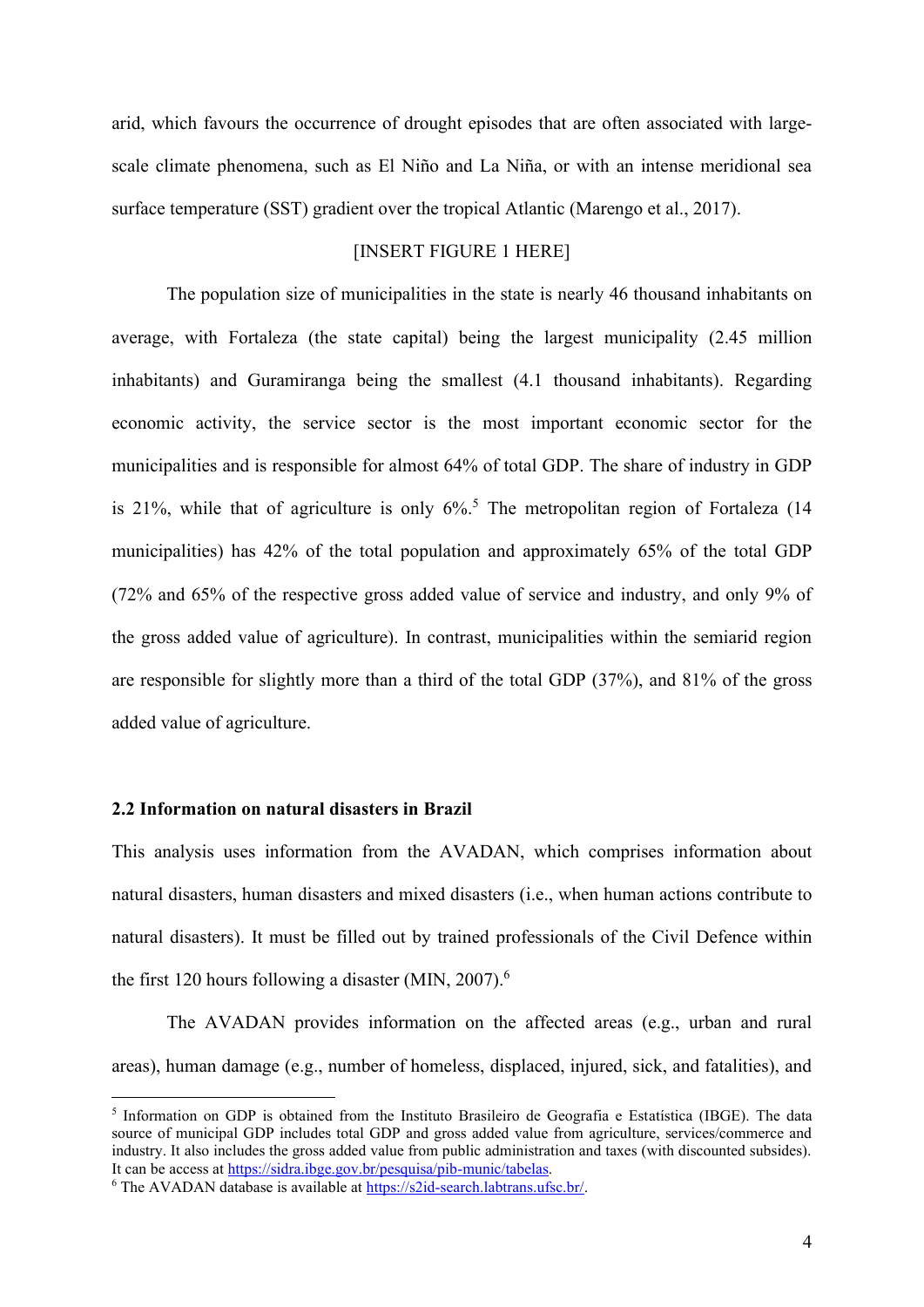direct damage to i) buildings (e.g., homes; health and education establishments; public and community infrastructure; and rural, industrial and commercial buildings), ii) natural resources (e.g., water, land, air, flora and fauna), iii) the economy (e.g., crops, livestock, manufacturing, and services/commerce), and iv) essential services (e.g., the water and power supply, transportation, communication, sewage and garbage collection, health and education service, and food supply). Taking IRDR (2014) as a reference, the AVADAN provides compatible information to compute loss indicators and covers the same categories of hazards as international databases on disasters such as the EM-DAT.

In 2012, Brazil adopted the classification and corresponding codification of the International Disaster Database (EM-DAT) of the Center for Research on the Epidemiology of Disasters (CRED) in order to bring national legislation into line with international criteria. In the same year, the AVADAN was replaced by a shorter and less detailed version of the Damage Assessment Report, called the Information Disaster Form (Formulário de Informação do Desastre). To preserve the homogeneity of the data source, this analysis is restricted to the period 2002-2011.

#### **2.3 Descriptive statistics on natural disasters in Ceará**

As shown in Table 1, extreme climate events are the most frequent disaster in Ceará, with droughts (76.4) accounting for three times more reported disasters than floods (22.9%) from 2002 to 2011. Other natural disasters include coastal erosion, landslides, and forest fires, which account for less than 1% of reported events. It is worth noting that 75% of all recorded disasters (76% of droughts and 74% of flood events) in Ceará have Damage Assessment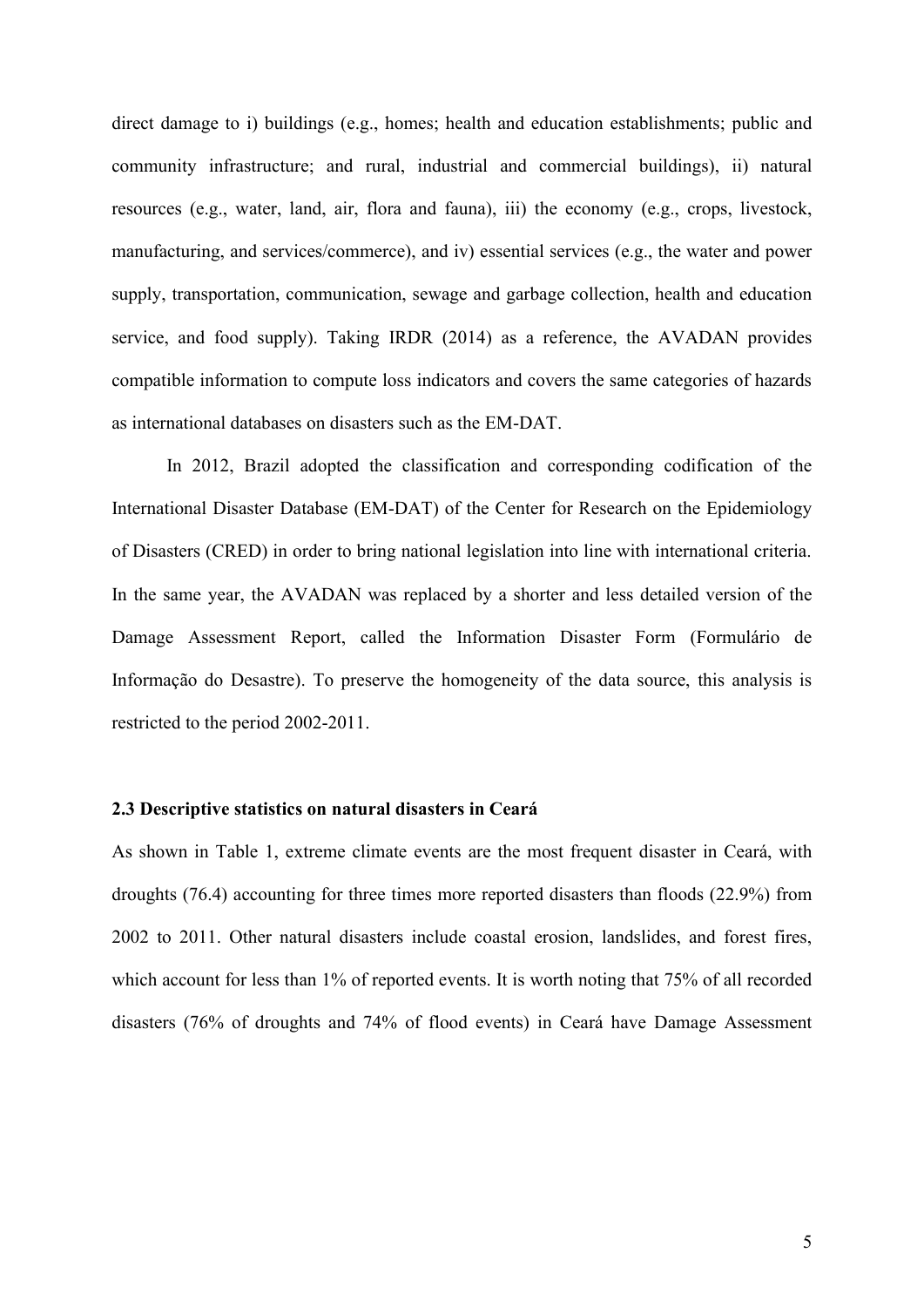Reports.<sup>7</sup> The proportions regarding drought and flood events in the EM-DAT are 30% and 49%, respectively, as reported by Loayza et al. (2012).

#### [INSERT TABLE 1 HERE]

Table 1 also shows that the average annual losses per municipality is approximately R\$ 6 million (or US\$ 4.3 million PPP) in Ceará, with losses from floods being almost three times larger than losses from droughts. Such a difference is mainly explained by the direct damage to homes, as well as to public and private infrastructure, when floods take place in urban areas. Other disasters, specifically coastal erosion, have average losses of about R\$ 110 million (or US\$ 79 million PPP), making them potential outliers in the sample. Moreover, approximately 45% of the total sample has information on the direct damage caused by natural disasters, with 34% related to droughts and 12.5% related to floods.

In addition, reported droughts and floods are associated with the precipitation in the municipalities. Figure 2(a) shows that drought episodes are highly predominant over the years, except in 2004 and 2009 when floods were the most reported natural disaster. <sup>8</sup> The pairwise correlation across time between the average annual precipitation and total reports of droughts is  $-0.719$  (p-value  $0.05$ ), and regarding total reports of floods, it is 0.774 (pvalue<0.05). Across municipalities, the pairwise correlation between total number of reports and average annual precipitation is  $-0.663$  (p-value  $\leq 0.05$ ).

[INSERT FIGURE 2 HERE]

 $\frac{7}{1}$  According to CEPED (2013), the other 25% of disaster records without a damage assessment report (AVADAN) come from preliminary notifications of disasters, technical reports, public ordinances and decrees, and newspapers.

<sup>8</sup> Although average annual precipitation was below 600 mm in 2010, the average level of reservoirs was about 70% at the end of rainfall season (May 30, 2010). The excess of rainfall in 2009 explains the relatively small number of droughts in 2010. For further information, access [http://www.hidro.ce.gov.br.](http://www.hidro.ce.gov.br/)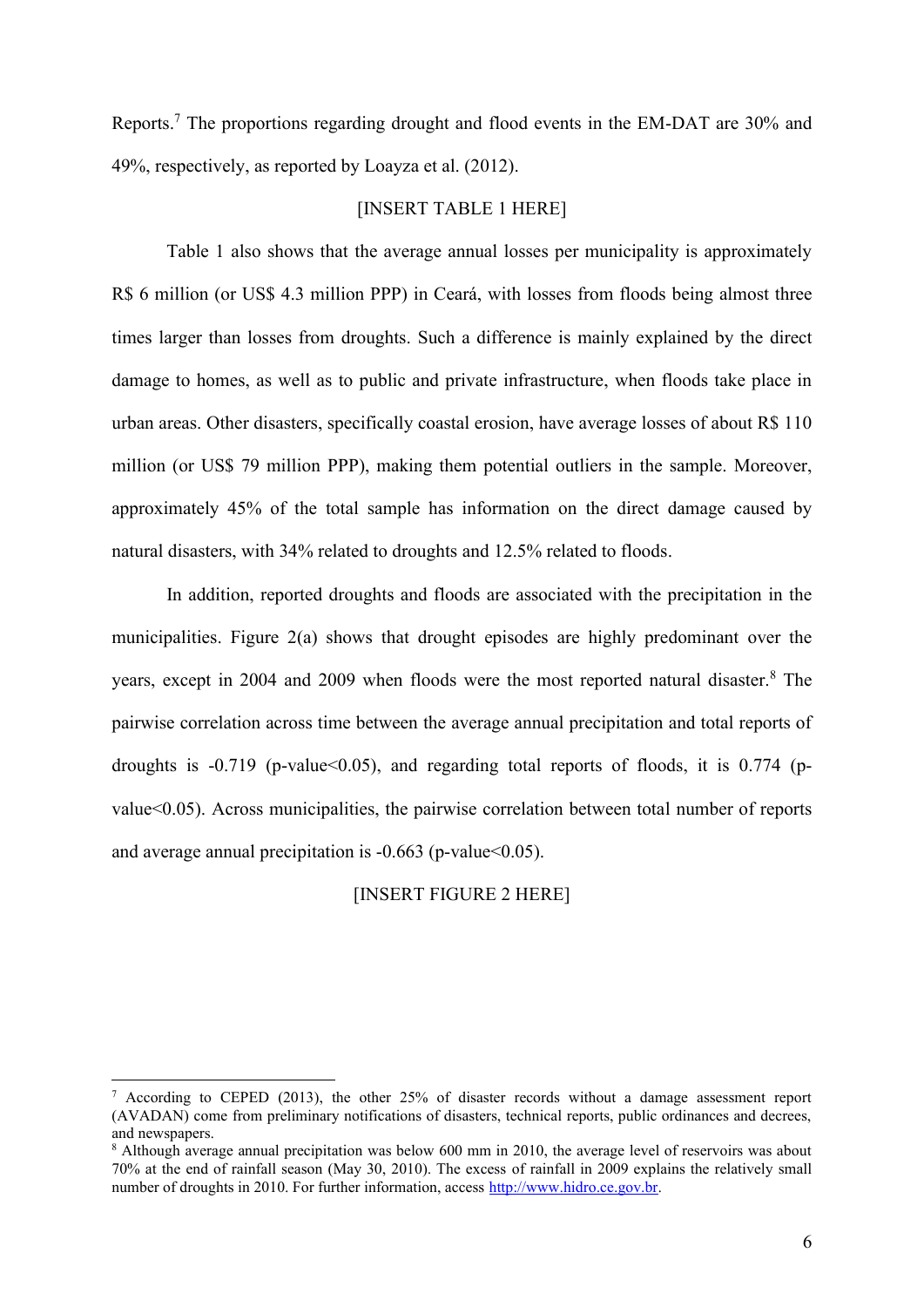Although the number of notifications is informative about the frequency of disasters, the direct damage of natural disasters is useful for capturing the intensity of the environmental shocks. <sup>9</sup> That is,

$$
ND_{i,t} = \sum_{j} \frac{\text{Cost of \textit{Dissater}_{i,j,t}}}{\textit{Population}_{i,t-1}},
$$

where  $i$  is the index of municipalities,  $j$  indicates the type of disaster (i.e., droughts and floods), and  $t$  is the year of the disaster. Disaster costs are standardized by lagged population size in order to avoid the contemporaneous effect of environmental hazards on population (Noy, 2009). Because the per capita costs of natural disasters exhibit large standard errors, the natural log is computed in order to prevent the potential influence of outliers (see Table 1).

#### **2.4 Determinants of output growth**

Furthermore, determinants of economic growth may reduce the vulnerability of municipalities to environmental hazards (Toya and Skidmore, 2007), making them important confounding factors if they are not taken into account in the analysis.<sup>10</sup> Table 2 provides average and standard deviations of the output growth and control variables.

# [INSERT TABLE 2 HERE]

In the neoclassical growth literature, the accumulation of physical and human capital and technological progress are key determinants of economic growth (Durlauf et al., 2005). Because of the absence of an appropriate measure of physical capital, an index based on principal components is obtained using post offices, radio stations, schools and health establishments. The index ranges from 0 to 100, and each covariate is normalized by

<sup>&</sup>lt;sup>9</sup> Several studies have relied on different measures of natural disasters to study their impacts on economic growth. Noy (2009) used people killed/affected divided by lagged population size, and costs of the disaster divided by lagged GDP. Similarly, Toya and Skidmore (2007) measure losses as the number of deaths and economic damage/GDP. Loazya et al. (2012) used affected population normalized by population size, while Skidmore and Toya (2002) relied on the number of disaster events.

<sup>10</sup> Table A1 in the Online Appendix displays pairwise correlations.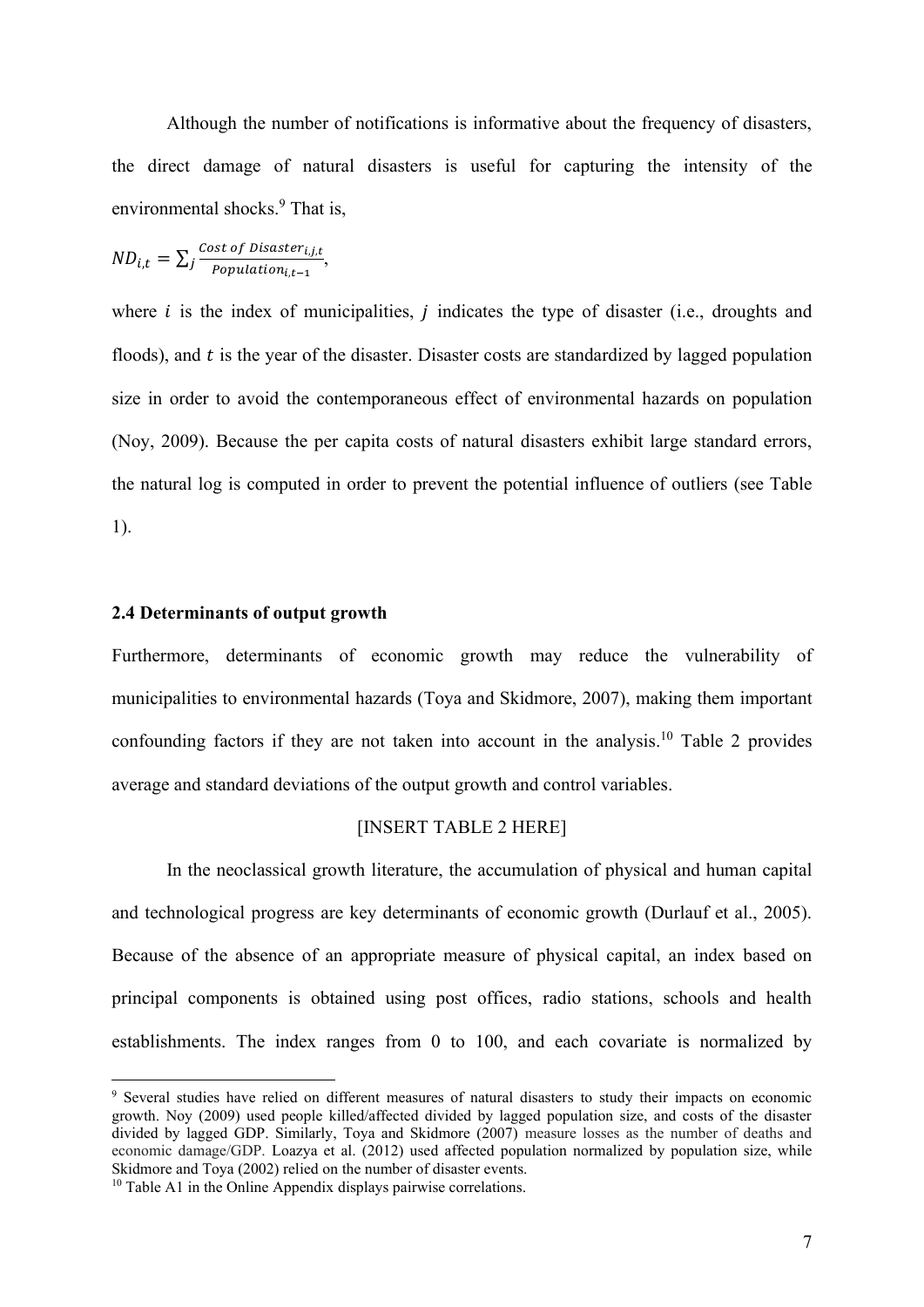population size. Electricity consumption is included as a proxy for investment in physical capital. Enrolment in high school, normalized by population size, is included as a proxy for human capital stock. Technology is assumed to be exogenous and constant across municipalities (Mankiw et al., 1992).

In addition, per capita public spending is included in order to capture the effect of local government consumption on growth (Barro, 1990). The relevance of the formal labour market to economic growth is captured by the proportion of formal workers relative to population size (La Porta and Shleifer, 2014). Finally, vulnerability to natural disasters is accounted for by the following variables (WHO, 2013): hospital beds per inhabitant and water supply infrastructure (i.e., number of reservoirs and water pipeline systems).

#### **3. Empirical strategy**

The empirical strategy relies on the standard empirical growth equation proposed by Islam (1995). Several studies have extended the growth equation to incorporate the intensity of natural disasters, assuming a multiplicative risk formulation (Noy, 2009; Loayza et al., 2012; Felbermayr and Gröschl, 2014). That is,

$$
\Delta \ln y_{i,t} = \beta \ln y_{i,t-1} + \rho \ln ND_{i,t} + \theta \ln X_{i,t} + \mu_t + \lambda_i + \varepsilon_{i,t} \tag{1}
$$

where  $y_{i,t}$  is the output per capita of municipality *i* in year *t*, and  $y_{i,t-1}$  is the lagged outut per capita. The vector of explanatory variables includes covariates that account for determinants of economic growth in the municipalities,  $X_{it}$ , and the measure of the direct damage caused by natural disasters,  $ND_{it}$ . The formulation also includes the time-specific effect,  $\mu_t$ , which reflects the potential productivity growth and common shocks over time. The unit-specific fixed effect,  $\lambda_i$ , captures effects from unobserved fixed characteristics of municipalities that can be correlated with economic growth and costs of natural disasters.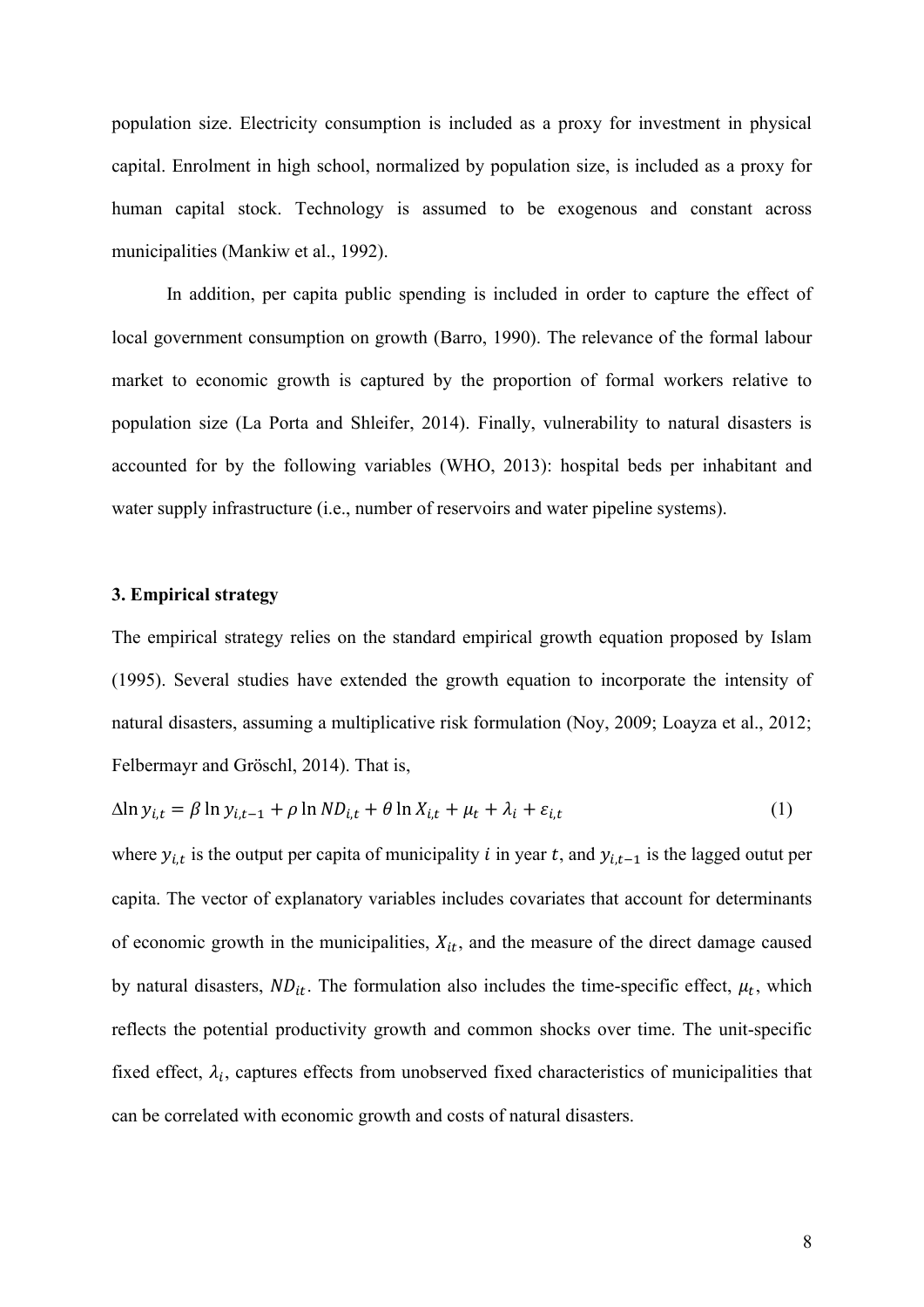The generalized method of moments (GMM) developed for dynamic models of panel data (Holtz-Eakin et al., 1988; Arellano and Bond 1991; and Arellano and Bover, 1995) is adopted as the empirical strategy, taking advantage of first differences and internal instruments to deal with unobserved heterogeneity and simultaneity issues. However, some explanatory variables may be highly persistent in the short panel, producing weak internal instruments (Durlauf et al., 2005). In this case, the GMM system (Arellano and Bover, 1995; Blundell and Bond, 1998) is used in the current study.<sup>11</sup>

A particular issue is whether damage caused by natural disasters is endogenously determined in equation (1). In the literature, the measures of natural disasters are usually treated as exogenous covariates (Skidmore and Toya, 2002; Raddatz, 2007; Noy, 2009; Loayza et al., 2012), although human and economic losses are likely to depend on the level of development of the affected area (Toya and Skidmore, 2007).<sup>12</sup> Loayza et al. (2012) argue that reverse causation is not an issue in equation (1) because economic growth may only help countries or regions reduce their vulnerability to environmental hazards in the long run.

In the short run, however, several unobserved policy responses to natural disasters may compensate for natural disasters or even improve the economic growth of the affected municipalities.<sup>13</sup> Thus, the direct damage from natural disasters is likely to be endogenously determined in equation (1). Since natural disasters are associated with municipal precipitation in Ceará (see Figure 2), the deviation of the annual precipitation of municipalities relative to

<sup>&</sup>lt;sup>11</sup> This method not only uses lagged levels as instruments for first differences, but lagged first differences are also used as instruments for levels. This use requires an extra set of moment conditions in order to achieve consistency and efficiency of the estimators (Roodman, 2009).

 $12$  This specific issue is partially addressed by the presence of lagged per capita GDP, a set of time-varying controls that accounts for differences in the level of municipal development (see Table 2) and unobserved municipal fixed effects.

<sup>&</sup>lt;sup>13</sup> For instance, drought responses may involve the distribution of seeds and equipment (e.g., a rainfed water cistern) in rural areas, access of family farmers to a disaster microinsurance program, availability of credit in public banks and fund transfers to cope with disaster damage, and improvements in the water supply infrastructure of municipalities (Gutierrez et al., 2014).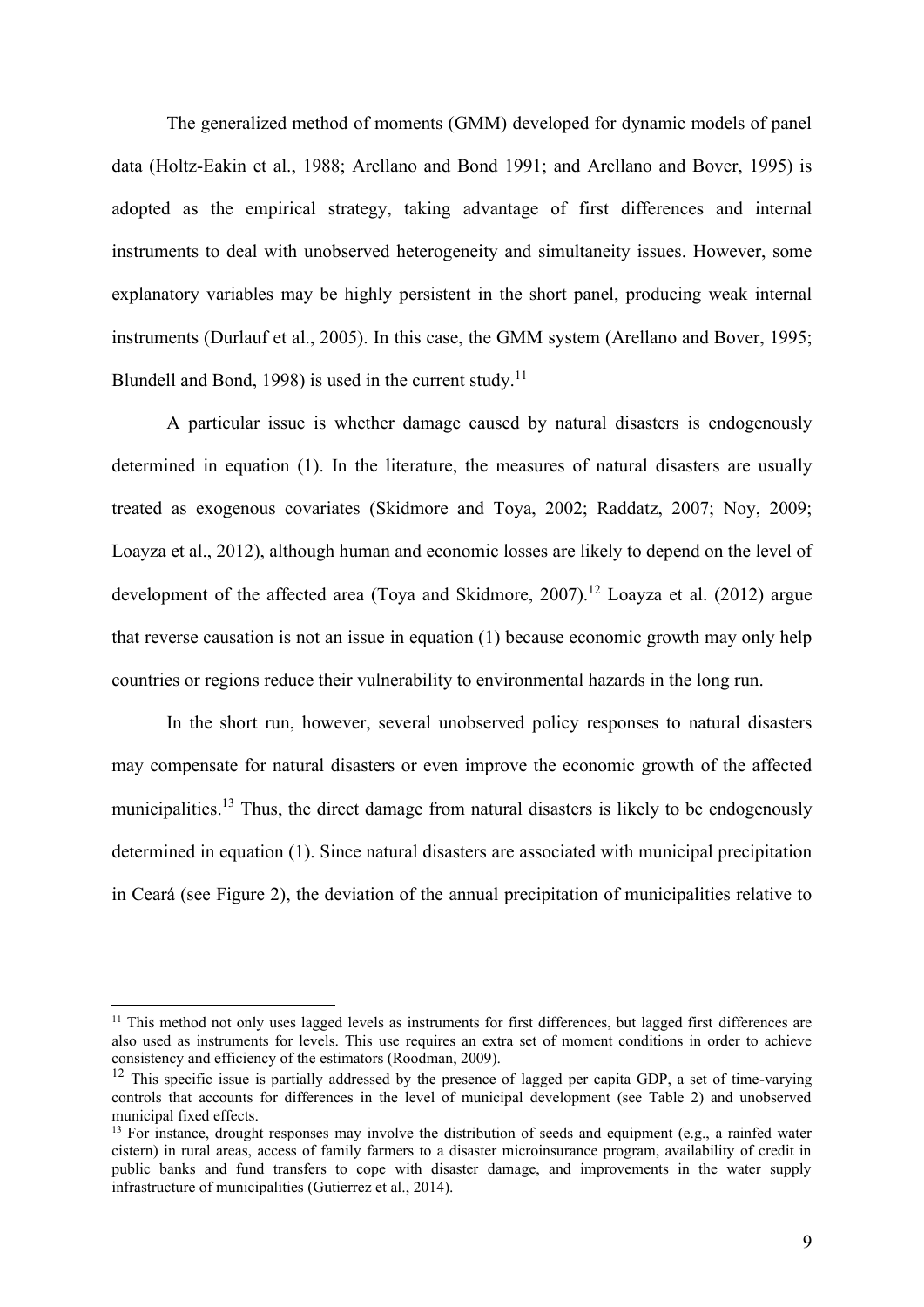their historical average over the last 30 years is used as an external instrument.<sup>14</sup> A robust analysis is provided in order to test whether the output growth of municipalities is responsive to the lack and excess of rainfall.

#### **4. Results**

# **4.1 Baseline estimations**

Table 3 provides the estimated effects of the direct damage of natural disasters, measured by per capita costs, on the output growth rate of municipal economies. The results show that disaster damage negatively affects the economic growth of municipalities in Ceará, Brazil. Specifically, the output growth of agriculture is negatively affected by damage from droughts and floods, while the economic growth of services is affected by damage from floods. Industry remains unresponsive to natural disasters.

# [INSERT TABLE 3 HERE]

It is worth noting that the estimations in Table 3 account for the infrastructure of municipalities, which implies that the effects do not operate through physical capital formation (Loayza et al., 2012). In agriculture, the effects of droughts are likely to operate through the loss of efficiency caused by the lack of water resources. For instance, droughts can cause crop losses and reduce livestock (Chimeli et al., 2008). Floods, in contrast, can destroy crops that are sensitive to excessive rainfall, such as corn, beans, rice and cassava, which are predominant in Ceará (Sun et al., 2006). In the service sector, floods can lead firms to suffer asset loss, prevent workers from arriving at their workplaces or leaving the job earlier (Haddad and Texeira, 2015). Consequently, floods reduce labour productivity (Leiter et al., 2009).

<sup>&</sup>lt;sup>14</sup> Validation of the instruments is obtained by using the Hansen test for overidentifying restrictions, in which the null hypothesis is the exact identification of the model.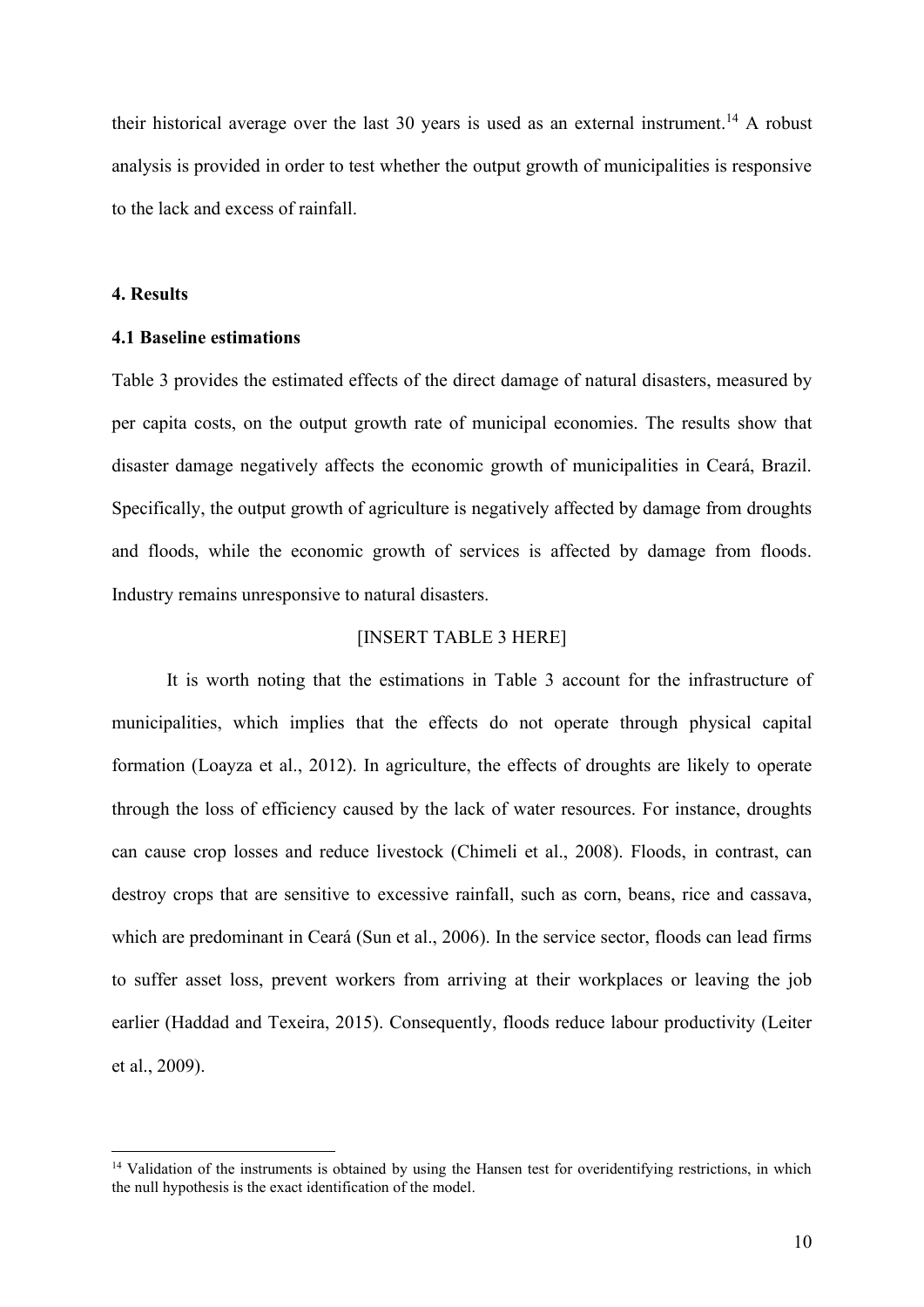The results from Table 3 also contrast with studies that have documented a positive effect of floods on the output growth rate of agriculture (Loayza et al., 2012; Cunado and Ferreira, 2014). One hypothesis is that water accumulation from floods might result in relative gains for total factor productivity (e.g., intensive use of irrigation technology), which might outweigh losses from the destruction of public infrastructure and land (Loayza et al., 2012). However, rainfed agriculture is predominant in Ceará, since only 1.5% of the total area of all rural establishments uses irrigation technology. In addition, family farming occupies 44% of the total area of rural establishments in Ceará, making it responsible for 64% of total crops and 51% of livestock (Ceará, 2009).<sup>15</sup> In Brazil, family farming exhibits low access to agricultural policies (e.g., credit policies and technical assistance) and technologies, as well as poor market and socioeconomic integration (Medina et al., 2015), suggesting a high vulnerability to environmental shocks.

In terms of magnitude, an increase of one standard deviation in direct damage from natural disasters reduces the output growth rate by  $3.1\%$  (=-0.0129×2.4369). This effect is about one third of the estimated effect of natural disasters on the output growth of developing countries, as documented by Noy (2009). The same variation in the direct damage from droughts leads to a decrease of approximately 2.4% (=-0.0117 $\times$ 2.0830) in the GDP growth rate and nearly  $6.5\%$  (=-0.0298×2.0830) in output growth of agriculture. In the case of floods, a similar variation in direct damage implies a drop of approximately  $2.3\%$  (=-0.0132×1.7557) in overall output growth and a reduction of  $4.2\%$  (=-0.0240×1.7557) and 1% (=- $0.0057 \times 1.7557$ ), respectively, in the economic growth rates of agriculture and services.

#### **4.2 Robustness analysis**

<sup>15</sup> According to the 2006 Brazilian Agriculture Census (Censo Agropecuário 2006), carried out by the Instituto Brasileiro de Geografia e Estatística. Further information can be accessed on the following website: [https://sidra.ibge.gov.br/pesquisa/censo-agropecuario/censo-agropecuario-2006/segunda-apuracao.](https://sidra.ibge.gov.br/pesquisa/censo-agropecuario/censo-agropecuario-2006/segunda-apuracao)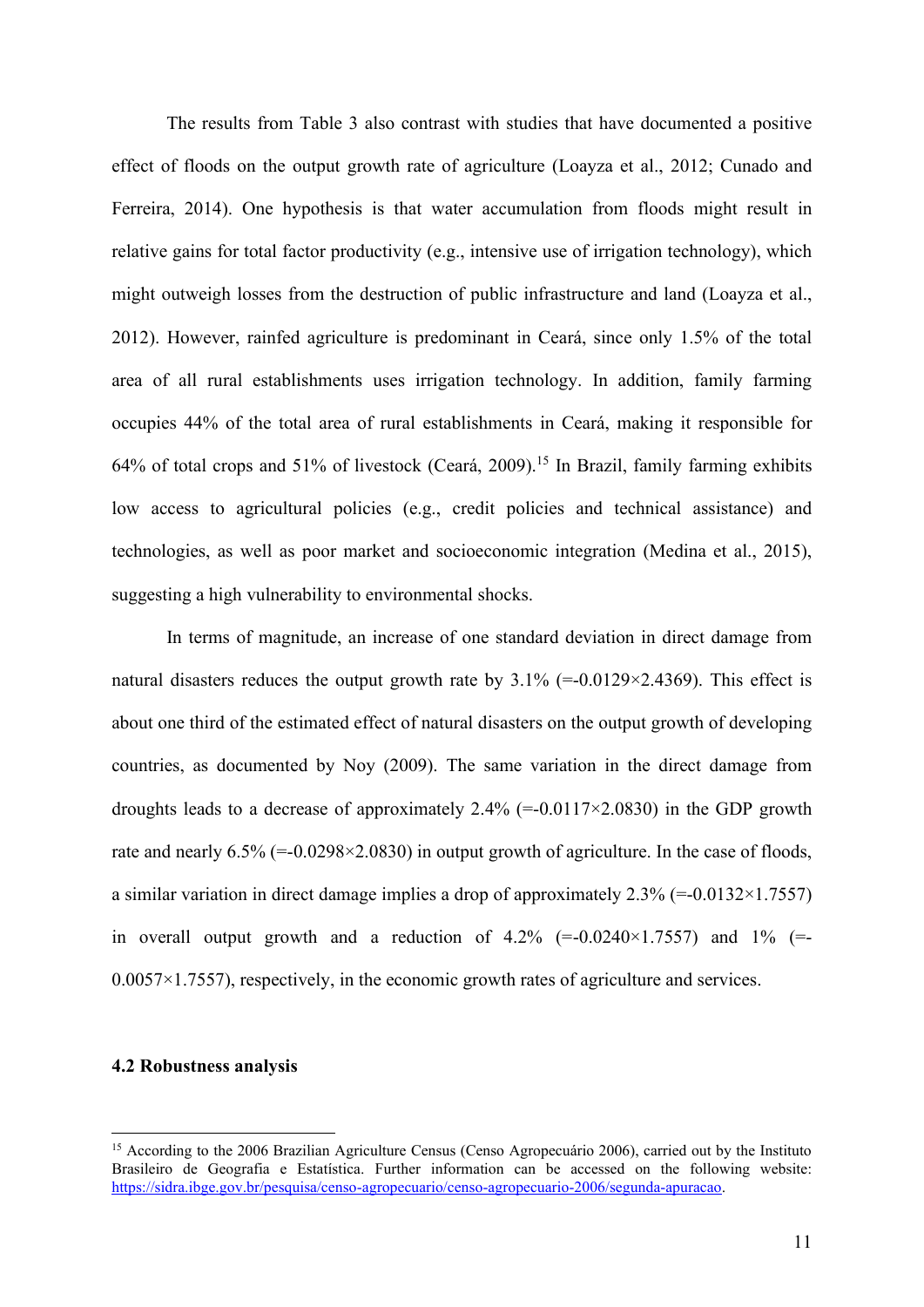It is important to confirm whether the results from Table 3 find support in alternative estimations of equation (1). The current subsection present two robustness checks that aim to verify i) whether the output growth of municipalities is responsive to the lack and excess of rainfall and ii) whether the economic growth of municipalities is affected by low- or highscale natural disasters.

#### *Response of Output Growth to the Lack and Excess of Rainfall*

In this subsection, equation (1) is re-estimated by replacing the direct damage from natural disasters with the following binary variables: i) the lack of rainfall is defined as  $I(Deviation < p25 or -24.9\%)$ ; and ii) the excess of rainfall is expressed as *I*(Deviation >  $p75$  or 21.7%).<sup>16</sup>

#### [INSERT TABLE 4 HERE]

Table 4 shows that the overall growth rate is responsive to excessive rainfall but not to the lack of rainfall. Municipalities with excessive rainfall experience a 4.6% drop in overall output growth, which is particularly driven by the effects on the agriculture and service sectors.<sup>17</sup> The output growth of agriculture is also responsive to the lack of rainfall, which is the most susceptible economic sector to natural disasters in Ceará. Such evidence supports the baseline results in Table 3.

The non-significance of the estimate for the lack of rainfall, however, does not mean that output growth is unaffected by droughts. Indeed, the economic growth performance of municipalities in Ceará may be responsive to severe droughts. This leads to the following robust analysis that aims to verify whether the output growth of municipalities is responsive to low- and high-scale natural disasters.

<sup>&</sup>lt;sup>16</sup> The measure is expressed as *Deviation* = 100  $\times$  ( $P_{it} - \overline{P}_i$ ), where  $P_{it}$  is precipitation in millimeters of municipality *i* in year *t*, and  $\bar{P}_i$  is the historical mean of precipitation in the previous 30 years relative year *t*. The average deviation is  $-0.52\%$  (and median value is  $-4.4\%$ ) with a standard deviation of 34.4.

<sup>&</sup>lt;sup>17</sup> Felbermayr and Gröschl (2014) find that a drought episode reduces the economic growth rate across the country by 1.3%.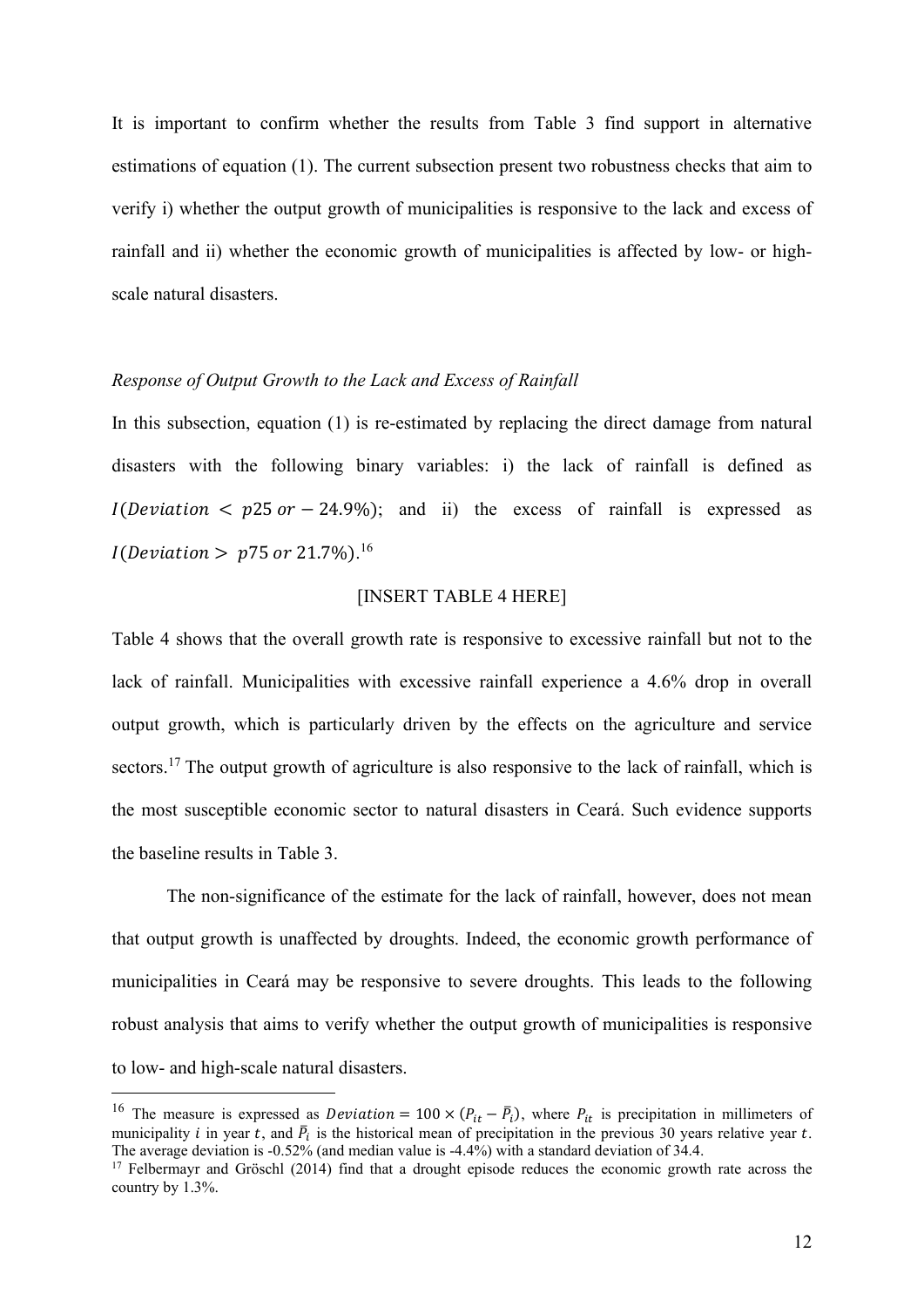#### *Response of the output growth to large natural disasters*

The AVADAN provides information about the scale of disasters (i.e., small, medium, large and very large), taking into consideration not only human and material losses but also the level of local vulnerability and the risks of a worsening disaster scenario. Based on such classification, Civil Defence recommends whether the Federal Government should recognize an emergency situation (i.e., large-scale disaster) or a public calamity condition (i.e., a very large disaster) (MIN, 2007). Thus, equation (1) is re-estimated with the number of low-scale  $(ND_{it}^{L})$  and high-scale disasters  $(ND_{it}^{H})$ , that is,

$$
\Delta \ln y_{i,t} = \beta \ln y_{i,t-1} + \varphi \ln ND_{it}^H + \varphi \ln ND_{it}^L + \theta \ln X_{i,t} + \mu_t + \lambda_i + \varepsilon_{i,t}.
$$
 (2)

Table 5 shows that output growth is only affected by the number of high-scale natural disasters, particularly by high-scale droughts and floods.

# **[**INSERT TABLE 5 HERE**]**

Notice that the economic growth rate of the service sector is particularly affected by high-scale floods. Recent evidence from Brazil has shown the negative consequences of intense floods on economic growth in developed states. For instance, Ribeiro et al. (2014) show that the 2008 floods in Santa Catarina reduced industrial production by 5.1%, while Lima and Barbosa (2018) show a drop of approximately 7.6% in GDP per capita. Haddad and Teixeira (2015) find that floods reduce city growth and residents' welfare in São Paulo, although economic activity in large urban centres tends to recover quickly from severe floods (Kocornik-Mina et al., 2015).

Notice that the linear combination of estimated coefficients  $(\hat{\varphi} + \hat{\varphi})$  provides the average effect of the episodes of natural disasters regardless their scale of magnitude. This evidence is aligned with the baseline results in Table 3. The linear combination in column (1)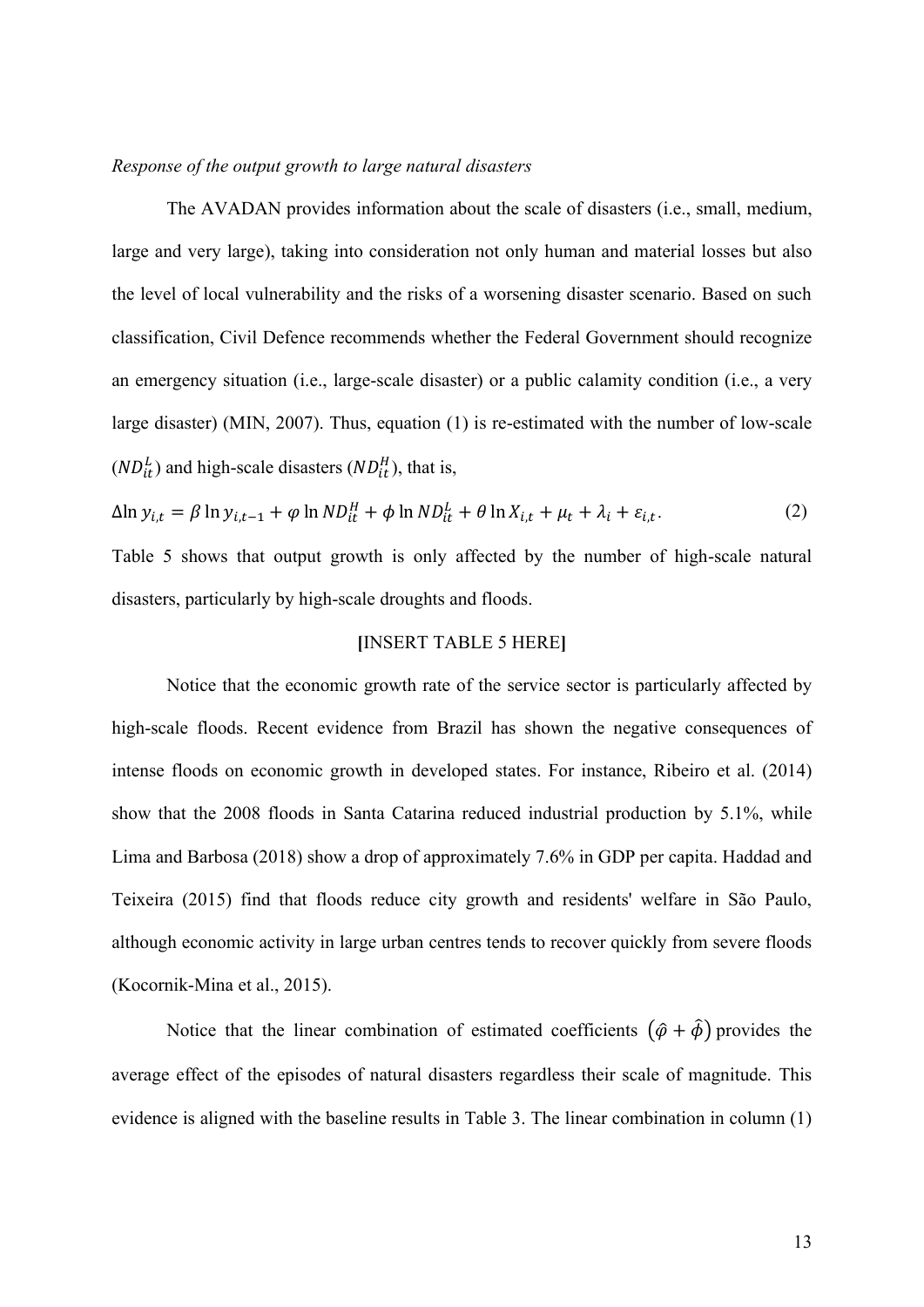suggests that an increase of one standard deviation in the number of natural disasters leads to a reduction of approximately  $1.6\%$  (=-0.0302×0.5457) in the output growth rate.

#### *Additional robustness analyses*

Two additional robustness checks are performed in the current study, both of which are available in the Online Appendix. Table A2 shows the absence of persistence in the effects of the direct damage from natural disasters, while Table A3 replicates Table 3 by including variables that capture the party alignment of mayors with state governors and presidents between 2002 and 2011. If a mayor's party alignment facilitates the recognition of a state of emergency or a public calamity, then such an alignment would favour municipalities in accessing fund transfers that help them cope with the disaster damage, undermining estimates in Table 3. Results show that this is not the case in Ceará, since the estimates remain unchanged after accounting for mayors' party alignments.

#### **4.3 Heterogeneous Analsis**

#### *The role of water supply infrastructure*

In the past two decades, investment in water supply infrastructure has been the main resilience policy for droughts in Ceará (Gutiérrez et al., 2014). Therefore, it is important to test whether the water supply infrastructure of municipalities can attenuate the effects of natural disasters on the output growth rate. Water supply infrastructure is proxied by the sum of total water reservoirs and water pipeline systems (with a mean value and standard deviation equal to 1.34 and 1.58, respectively). To test such a hypothesis, equation (1) is reestimated to include interactions between direct damage and the measures of WSI, that is,

$$
\Delta \ln y_{i,t} = \beta \ln y_{i,t-1} + \rho \ln ND_{i,t} + \phi WSI_{i,t} + \delta (\ln ND_{i,t} \times WSI_{i,t}) + \theta \ln X_{i,t}
$$
 (3)

$$
+ \mu_t + \lambda_i + \varepsilon_{i,t}.
$$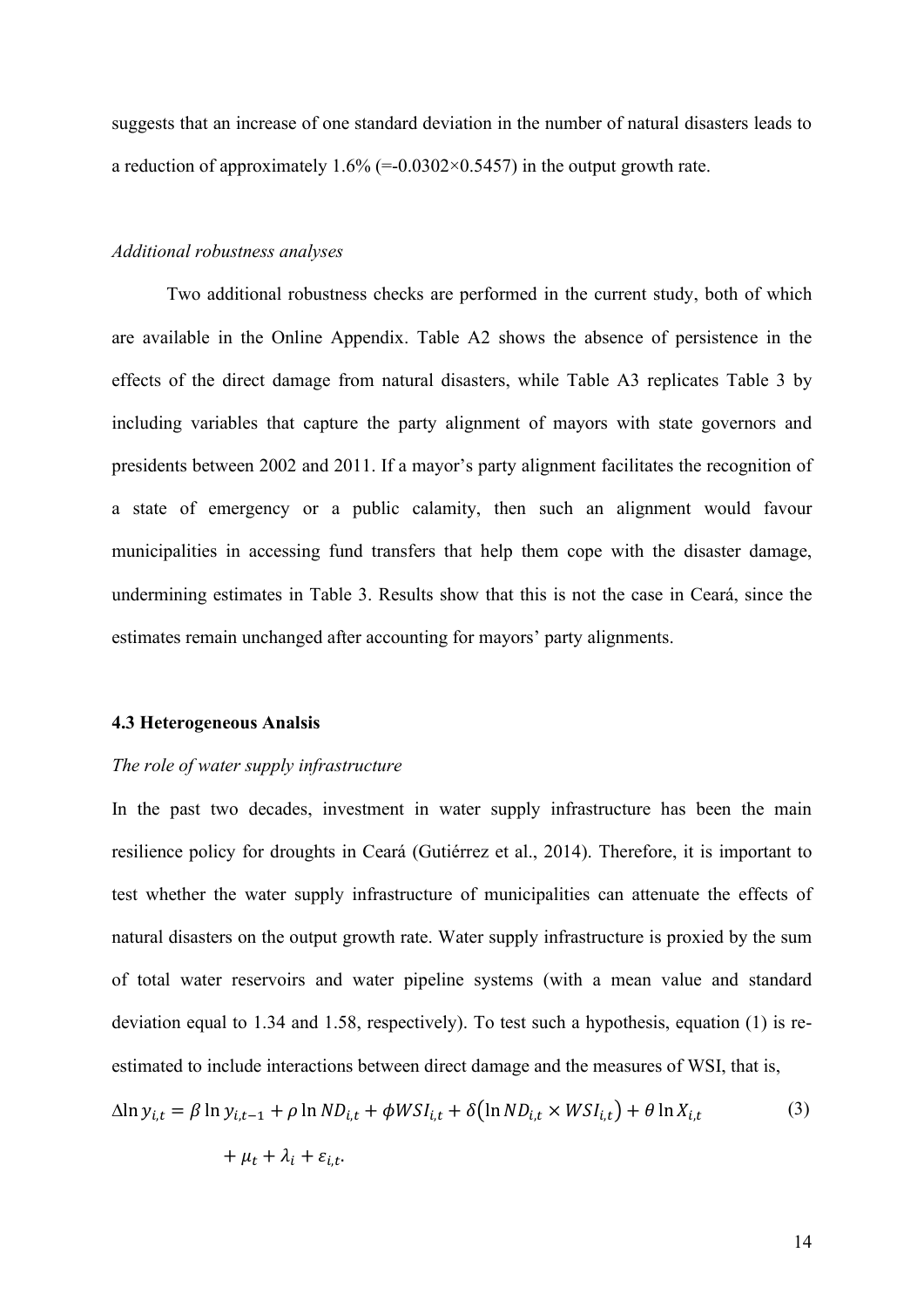Estimated interactions show that WSI helps municipalities to mitigate the effect of natural disasters on the output growth of the service sector but does not mitigate the impact on the agriculture sector. Perhaps this reflects rural-urban differences in the access to water resources in Ceará, since public investments in water reservoirs and pipeline systems aim to guarantee access to water in urban areas rather than rural areas.<sup>18</sup>

A water reservoir or water pipeline system would reduce the magnitude of the impact of the direct damage of droughts on the output of services by almost 30%. Thus, provision of WSI to municipalities increases the resilience of the service sector to direct damage from droughts.

#### **[**INSERT TABLE 6 HERE**]**

#### *The Garantia-Safra programme*

The Garantia-Safra programme is a disaster microinsurance policy funded by the federal and state governments, as well as the municipalities.<sup>19</sup> It is one of the actions of the National Programme for Strengthening Family Agriculture (Plano Nacional de Fortalecimento da Agricultura Familiar  $-$  PRONAF) and aims to ensure a minimum income (approximately 1.5 times the minimum wage) to family farmers who joined the programme before planting season and who live in municipalities with at least 50% of crop losses due to droughts or floods.<sup>20</sup> The programme covers the Northeast region and part of Minas Gerais and Espírito

<sup>&</sup>lt;sup>18</sup> According to the 2010 Demographic Census, about 96% of urban domiciles and 48% of rural domiciles have access to piped water from the public water supply system (https://sidra.ibge.gov.br/tabela/3497).

<sup>&</sup>lt;sup>19</sup> The Garantia-Safra program was created by the Provisional Act N. 11/2001 and converted into the Law N. 10,420/2002.

<sup>&</sup>lt;sup>20</sup> The target population of Garantia-Safra consists of family farmers who i) have an average monthly household income equal to or smaller than 1.5 times the minimum wage in the last 12 months before program registration; ii) have no irrigated crops; and iii) have a cultivation area between 0.6 and 5 hectares of beans, corn, rice, cassava and cotton. Small farmers must contribute 2% of the premium value at the time of registration. They must be registered in the program at the beginning of the agricultural year or before planting season (i.e., from January to March).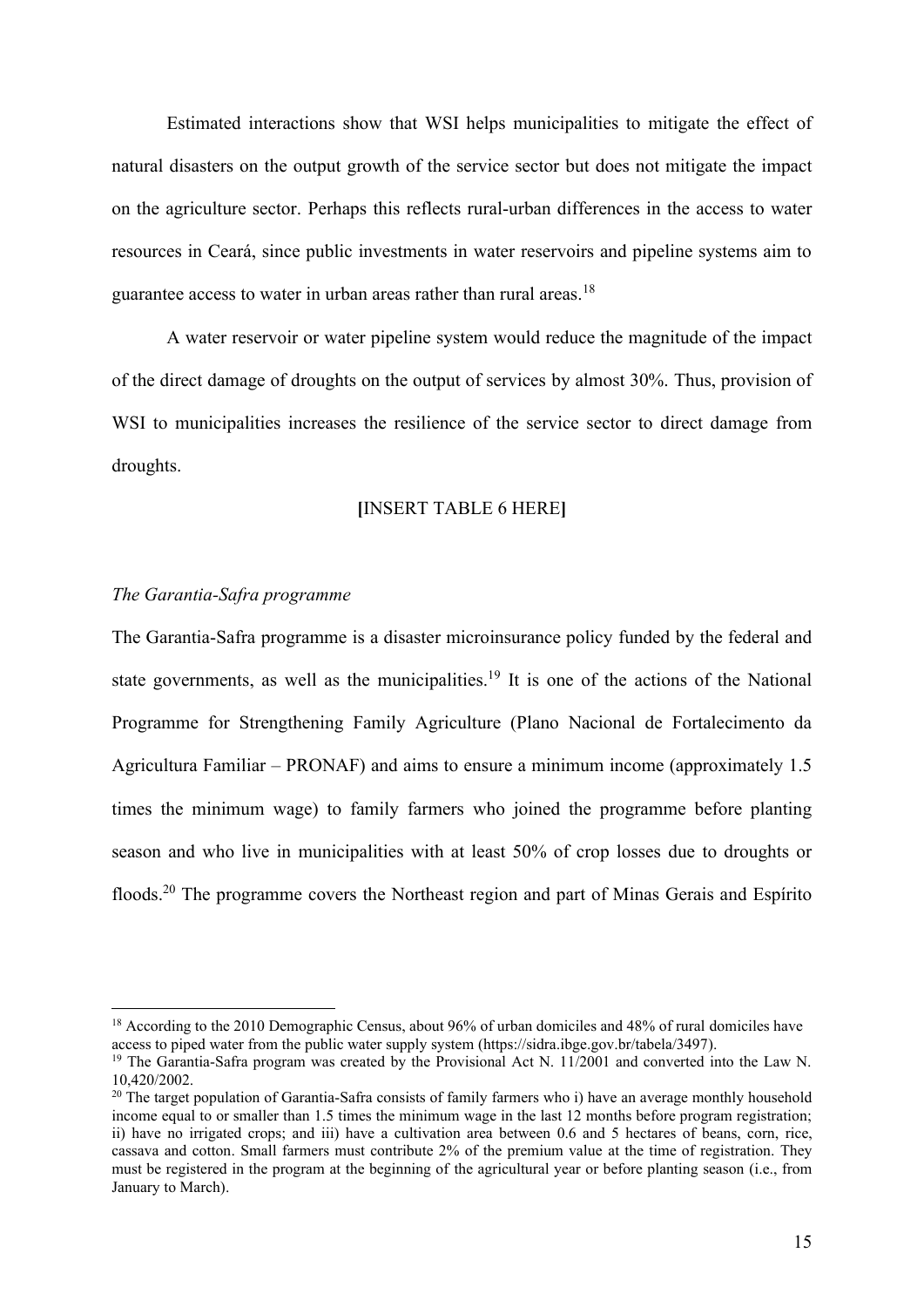Santo states, especially municipalities within the semiarid region.<sup>21</sup> On average, 190,619 family farmers joined the programme between 2003 and 2011, while 98,200 received benefits.<sup>22</sup> The programme helps family farmers to smooth consumption and can even be used to maintain their livestock.

To test whether the Garantia-Safra programme can mitigate the impact of natural disasters on the output growth of agriculture, equation (1) is reformulated to include the interaction between the measure of natural disasters and the measure of the Garantia-Safra programme. That is,

$$
\Delta \ln y_{i,t} = \beta \ln y_{i,t-1} + \rho \ln ND_{i,t} + \phi G S_{i,t} + \delta (\ln ND_{i,t} \times G S_{i,t}) + \theta \ln X_{i,t}
$$
  
+  $\mu_t + \lambda_i + \varepsilon_{i,t}$ . (4)

In Table 7, *Specification 1* uses small farmers benefiting from the programme, normalized by lagged population size (with a mean and standard deviation equal to 2.18% and 3.71, respectively), while *Specification 2* uses the total amount of payments to small farmers, normalized by lagged output (with a mean and standard deviation equal to 0.38% and 0.66, respectively).

# [INSERT TABLE 7 HERE]

Estimated interactions in both *Specifications* 1 and 2 show that the Garantia-Safra programme alleviates the effects of direct damage from droughts and floods on the output growth of agriculture. For instance, if 2.18% of the population benefits from the Garantia-Safra programme in an affected municipality, then the magnitude of the impact of the direct damage of droughts reduces by almost 18% and by nearly 27% in the case of floods. Thus, the Garantia-Safra programme mitigates the effects of natural disasters on the output growth of agriculture in Ceará.

<sup>&</sup>lt;sup>21</sup> Information about the program can be accessed at http://www.mda.gov.br/sitemda/secretaria/safgarantia/sobre-o-programa.

<sup>&</sup>lt;sup>22</sup> Data on the Garantia-Safra program comes from the Ministry of Agrarian Development (Ministério do Desenvolvimento Agrário). See Table A4 in the Online Appendix for descriptive statistics about the Garantia-Safra programme in Ceará.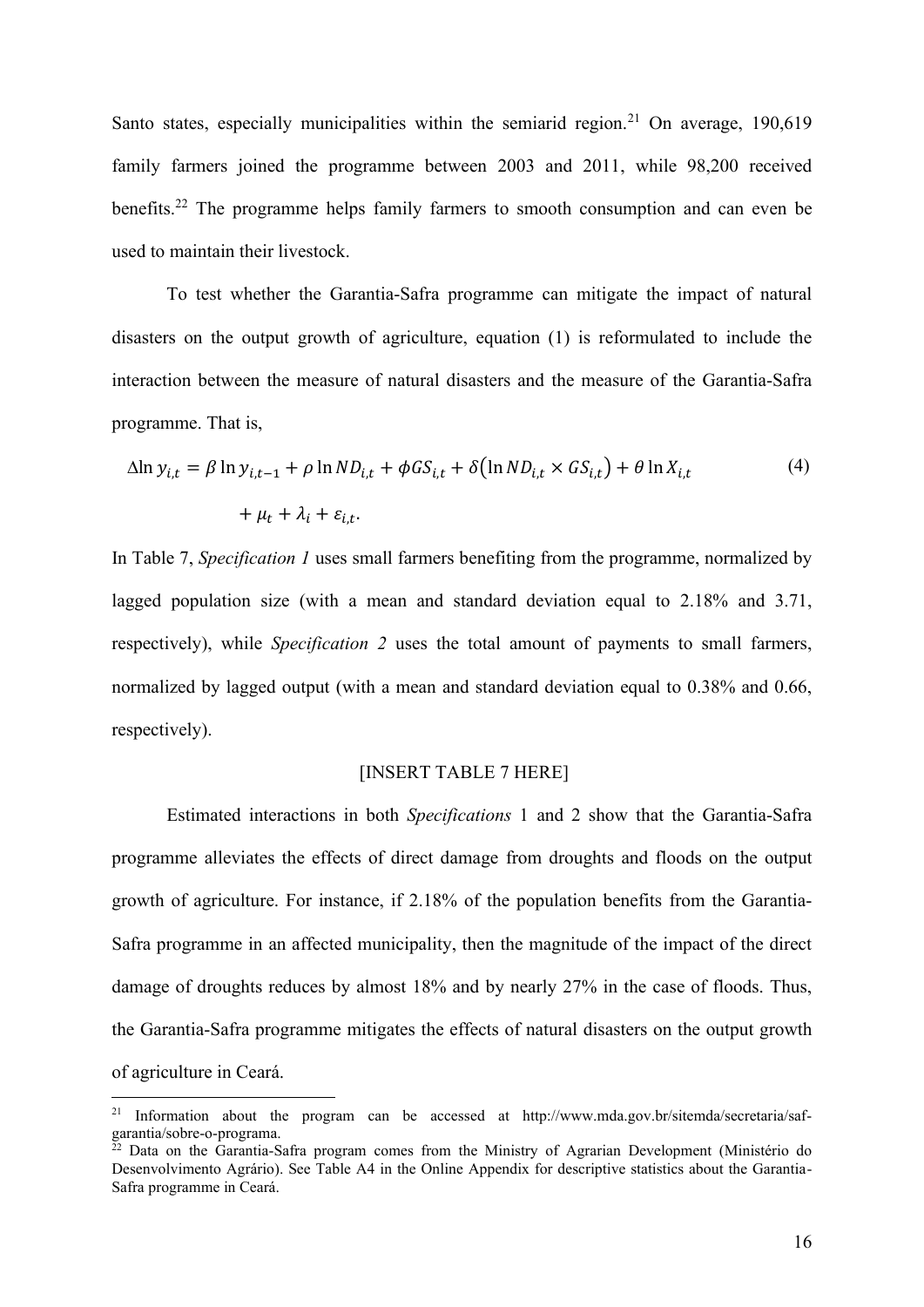#### **5. Conclusion**

Based on an unexplored database on natural disasters in Brazil, the current study shows that damage from environmental shocks reduces the GDP growth rate of municipal economies in Ceará state, Northeast Brazil. The output growth of agriculture is affected by damage caused by droughts and floods, while the output growth of services is only responsive to damage caused by floods. The economic growth of municipalities is especially responsive to the occurrence of high-scale natural disasters that lead to an emergency condition or public calamity. This is worrisome evidence, since global warming has tended to intensify environmental hazards in Northeast Brazil throughout the 21st century (IPCC, 2012) with particular consequences for agricultural productivity in Ceará state (Ferreira Filho and Moraes, 2014; Assunção and Chen, 2016).

Despite improvements in the management of water resources over the last few decades, there are still challenges in responding and adapting to natural disasters, especially droughts in Ceará (Gutiérrez et al., 2014). For instance, water supply infrastructure increases the resilience of the economic growth of the service sector to droughts but not for the agriculture sector. This may reflect urban-rural inequality in the access to water resources in Ceará. Thus, public policy should prioritize water provision to rural areas, incorporating technologies that help small farmers to better adapt to environmental hazards (e.g., water desalination and reuse). In terms of policy response, the Garantia-Safra plays an important role by mitigating the effects of droughts and floods on the economic growth of agriculture in a Brazilian state where family farming is predominant and highly vulnerable to natural disasters.

#### **References**

Albala-Bertrand, J. M. (1993), *Political Economy of Large Natural Disasters*. Clarendon Press, Oxford.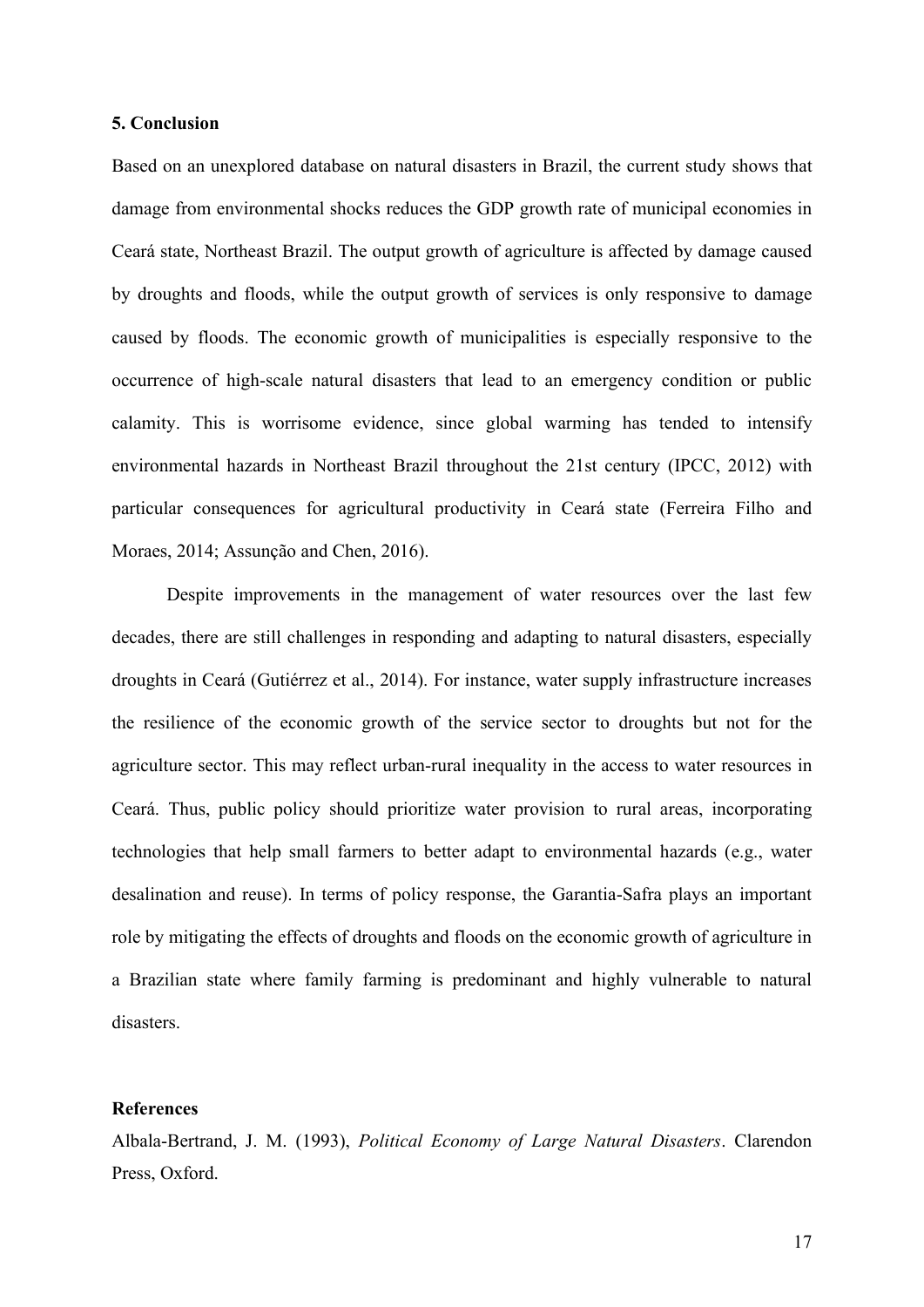Anttila-Hughes, J. K., and S. M. Hsiang (2013), 'Destruction, disinvestment, and death: economic and human losses following environmental disaster,' Working paper, University of California Berkley, United States.

Arellano, M., and S. Bond (1991), 'Some tests of specification for panel data: Monte Carlo evidence and an application to employment equations', *Review of Economic Studies* **58**(2): 277±297.

Arellano, M., and O. Bover (1995), 'Another look at the instrumental variable estimation of error-components models', Journal of Econometrics **68**(1): 29–52.

Arouri, M., C. Nguyen, and A. B. Youssef (2015), 'Natural disasters, household welfare, and resilience: Evidence from rural Vietnam', *World Development* **70**: 59–77.

Assunção, J., and F. Chein (2016), 'Climate change and agriculture productivity in Brazil: future perspectives', *Environmental and Development Economics* 21(5): 1-22.

Lima, R. C. de A. and A. V. Barbosa (2018), 'Natural disasters, economic growth and spatial spillovers: evidence from flash floods in Brazil'. Papers in Regional Science. DOI: 10.1111/pirs.12380.

Barro, R. J. (1990), 'Government spending in a simple model of endogenous growth', *Journal of Political Economy* **98**(5): S103-S125.

Blundell, R., and S. Bond (1998), 'Initial conditions and moment restrictions in dynamic panel data models', *Journal of Econometrics* **87**(1): 115–143.

Carter, M. R., P. D. Little, T. Mogues, and W. Negatu (2006), 'Poverty traps and natural disasters in Ethiopia and Honduras', *World Development* **35**(5): 835–856.

Cavallo, E., and I. Noy (2011), 'Natural disasters and the economy – a survey', *International Review of Environmental and Resource Economics* 5: 63–102.

Cavallo, E., S. Galiani, I. Noy, and J. Pantano (2013), 'Catastrophic natural disasters and economic growth', The Review of Economics and Statistics 95(5): 1549-1561.

Ceará (2009), 'A participação da agricultura familiar no PIB do Ceará', [Available at] https://mpra.ub.uni-muenchen.de/30691/1/MPRA\_paper\_30691.pdf.

CEPED (2013), 'Atlas brasileiro de desastres naturais - 1991 a 2012', [Available at] [https://s2id.mi.gov.br/paginas/atlas/.](https://s2id.mi.gov.br/paginas/atlas/)

CEPED (2016), 'Relatório dos danos materiais e prejuízos decorrentes de desastres naturais em Santa Catarina: 1995 – 2014', [Available at] http://www.ceped.ufsc.br/relatorio-dosdanos-materiais-e-prejuizos-decorrentes-de-desastres-naturais-em-santa-catarina/.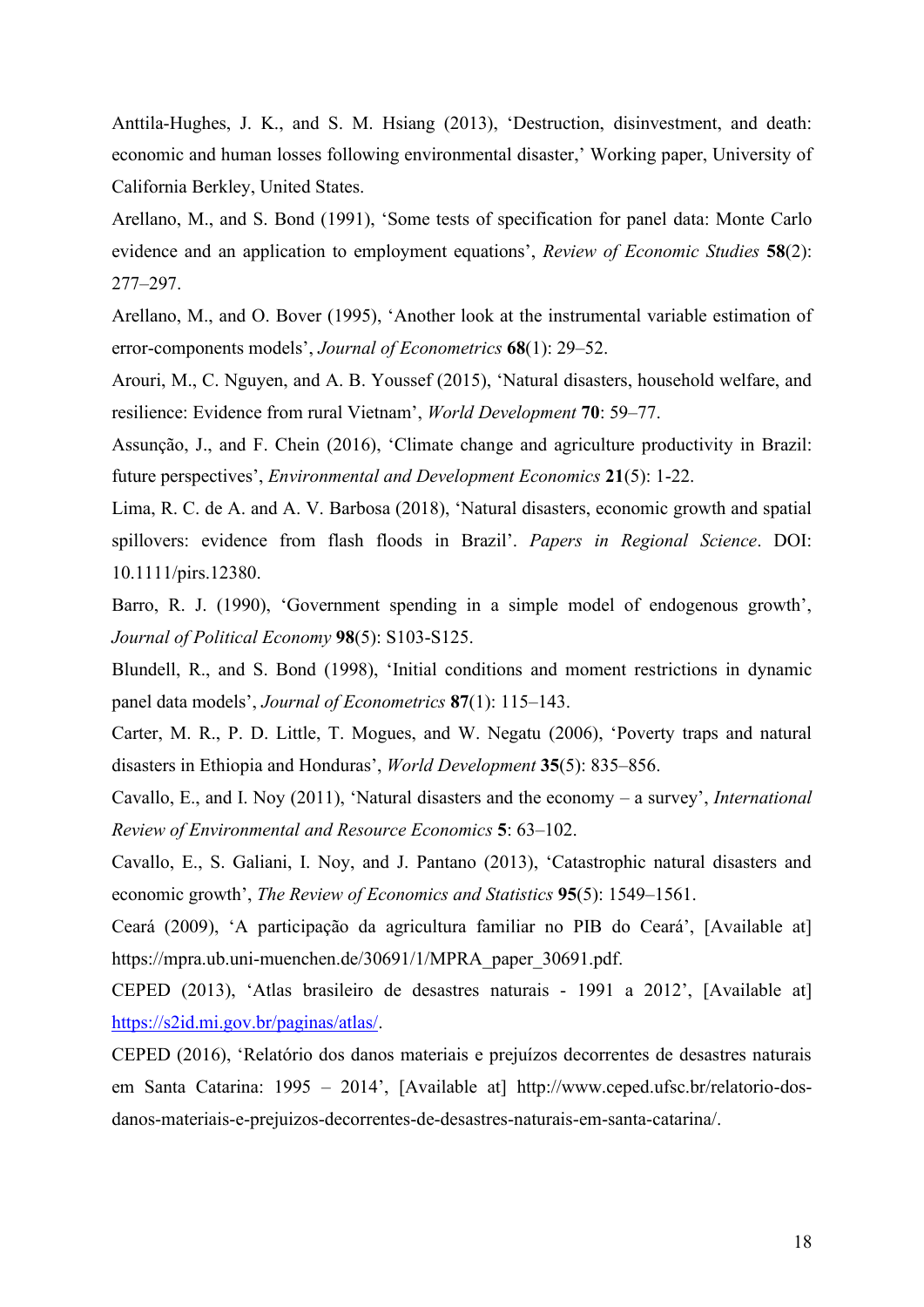Chimeli, A. B., F. A. De Souza Filho, M. C. Holanda, and F. C. Petterini (2008), 'Forecasting the impacts of climate variability: lessons from the rainfed corn market in Ceará, Brazil', *Environment and Development Economics* **13**: 201-227.

Clarke, D. J. and D. Grenham (2013) 'Microinsurance and natural disasters: challenges and options', *Environment Science & Policy* 27S: S89-S98.

Coffman, M., and I. Noy (2012), 'Hurricane Iniki: measuring the long-term economic impact of a natural disaster using synthetic control'. *Environment and Development Economics* **17**(2): 187-205.

Cuaresma, J. C., J. Hlouskova and M. Obersteiner (2008), 'Natural disasters as creative destruction? Evidence from developing countries', *Economic Inquiry* 46(2): 214–226.

Cummins, J. D. and O. Mahul (2009), 'Catastrophe Risk Financing in Developing Countries: Principles for Public Interventions', Washington: The World Bank.

Cunado, J., and S. Ferreira (2014), 'The macroeconomic impacts of natural disasters: the case of floods', *Land Economics* **90**(1): 149-168.

Drabo, A., and L. M. Mbaye (2015), 'Natural disasters, migration and education: an empirical analysis in developing countries', *Environment and Development Economics* **20**(6): 767–796.

duPont IV, W., I. Nov, Y. Okuyama, and Y. Sawada  $(2015)$ , 'The long-run socio-economic consequences of a large disaster: The 1995 earthquake in Kobe', PLoS ONE 10(10): e0138714. doi:10.1371/journal.pone.0138714

Durlauf, S. N., P. A. Johnson, and J. R. W. Temple (2005), 'Growth econometrics', in P. Aghion and S. N. Durlauf (eds.), *Handbook of Economic Growth*, Vol. 1A, 555-677, Elservier.

Felbermayr, G., and J. Gröschl  $(2014)$ , 'Naturally negative: the growth effects of natural disasters', Journal of Development Economics 111: 92-106.

Ferreira Filho, J. B. S., and G. I. de Moraes (2014), 'Climate change, agriculture and economic effects on different regions of Brazil', *Environment and Development Economics* **20**(1): 37-56.

Fomby, T., Y. Ikeda, and N. Loayza (2011), 'The growth aftermath of natural disasters', *Journal of Applied Econometrics* **28**(3): 412-434.

Ghimire, R., and S. Ferreira (2015), 'Floods and armed conflict', *Environment and Development Economics* **21**: 23-53.

Gray, C., and V. Mueller (2012), 'Drought and population mobility in rural Ethiopia', *World Development* **40**(1): 134-145.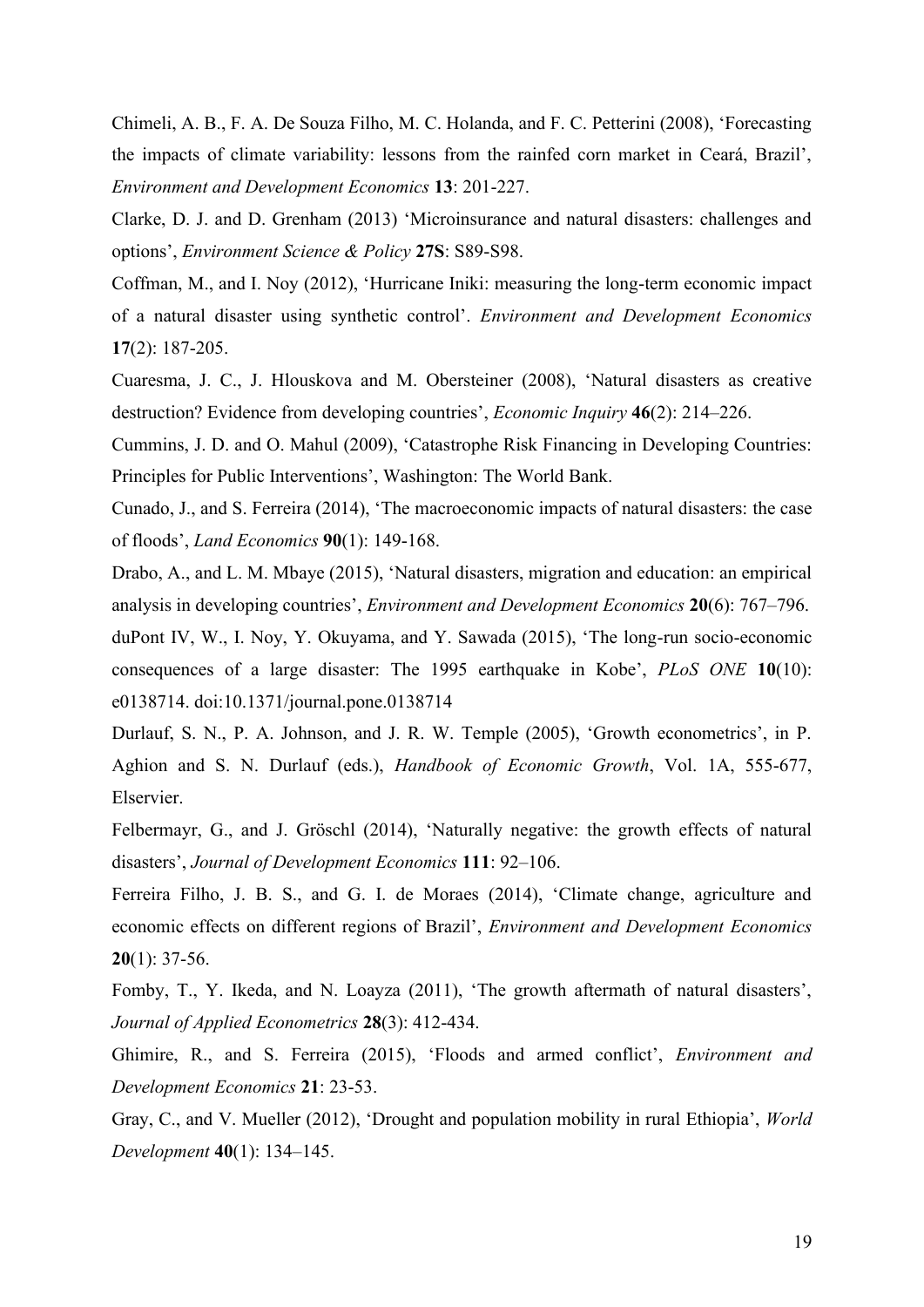Gutiérrez A. P., N. L. Engle, E. Nys, C. Molejón, and E. S. Martins (2014), 'Drought preparedness in Brazil', Weather and Climate Extremes 3: 95-106.

Haddad, E. A., and Teixeira E. (2015), 'Economic impacts of natural disasters in megacities: the case of floods in São Paulo, Brazil, *Habitat International* **45**: 106-113.

Hallegatte, S., and P. Dumas (2009), 'Can natural disasters have positive consequences? Investigating the role of embodied technical change', *Ecological Economics* 68 (3): 777–786.

Hallegatte, S., J.-C. Hourcadec, and P. Dumas (2007), 'Why economic dynamics matter in assessing climate change damages: illustration on extreme events', *Ecological Economics* 62: 330-340.

Halliday, T. J. (2012), 'Intra-household labor supply, migration, and subsistence constraints in a risky environment: Evidence from rural El Salvador', *European Economic Review* 56: 1001±1019.

Holtz-Eakin, D., W. Newey, and H. S. Rosen (1988), 'Estimating vector autoregressions with panel data', *Econometrica* **56**(6): 1371–1395.

Hsiang, S. M., and A. S. Jina (2014), 'The causal effect of environmental catastrophe on long-run economic growth: evidence from 6,700 cyclones', NBER Working Paper Series No. 20352, National Bureau of Economic Research, Cambridge, United States.

IRDR (2014), Peril classification and hazard glossary (IRDR DATA Publication No. 1), [Available at] [http://www.irdrinternational.org/2014/03/28/irdr-peril-classification-and](http://www.irdrinternational.org/2014/03/28/irdr-peril-classification-and-hazard-glossary/)[hazard-glossary/.](http://www.irdrinternational.org/2014/03/28/irdr-peril-classification-and-hazard-glossary/)

IPCC (2012), *Managing the Risks of Extreme Events and Disasters to Advance Climate Change Adaptation*. A Special Report of Working Groups I and II of the Intergovernmental Panel on Climate Change. Cambridge, UK: Cambridge University Press.

Islam, N. (1995), 'Growth empirics: a panel data approach', *Quarterly Journal of Economics* **110**(4): 1127-1170.

Jakobsen, K. T. (2012), 'In the eye of the storm — the welfare impacts of a hurricane', *World Development* **40**(12): 2578-2589.

Kocornik-Mina, A., T. McDermott, G. Michaels and F. Rauch (2015), 'Flooded cities', CEP Working Paper No. 1398, London, UK.

La Porta, R., and A. Shleifer (2014), 'Informality and development', *Journal of Economic Perspectives* **28**(3): 109-126.

Leitner, A. M., H. Oberhofer and P. A. Raschky (2009), 'Creative disasters? Flooding effects on capital, labour and productivity within European firms', *Environment Resources Economics* **43**: 333-350.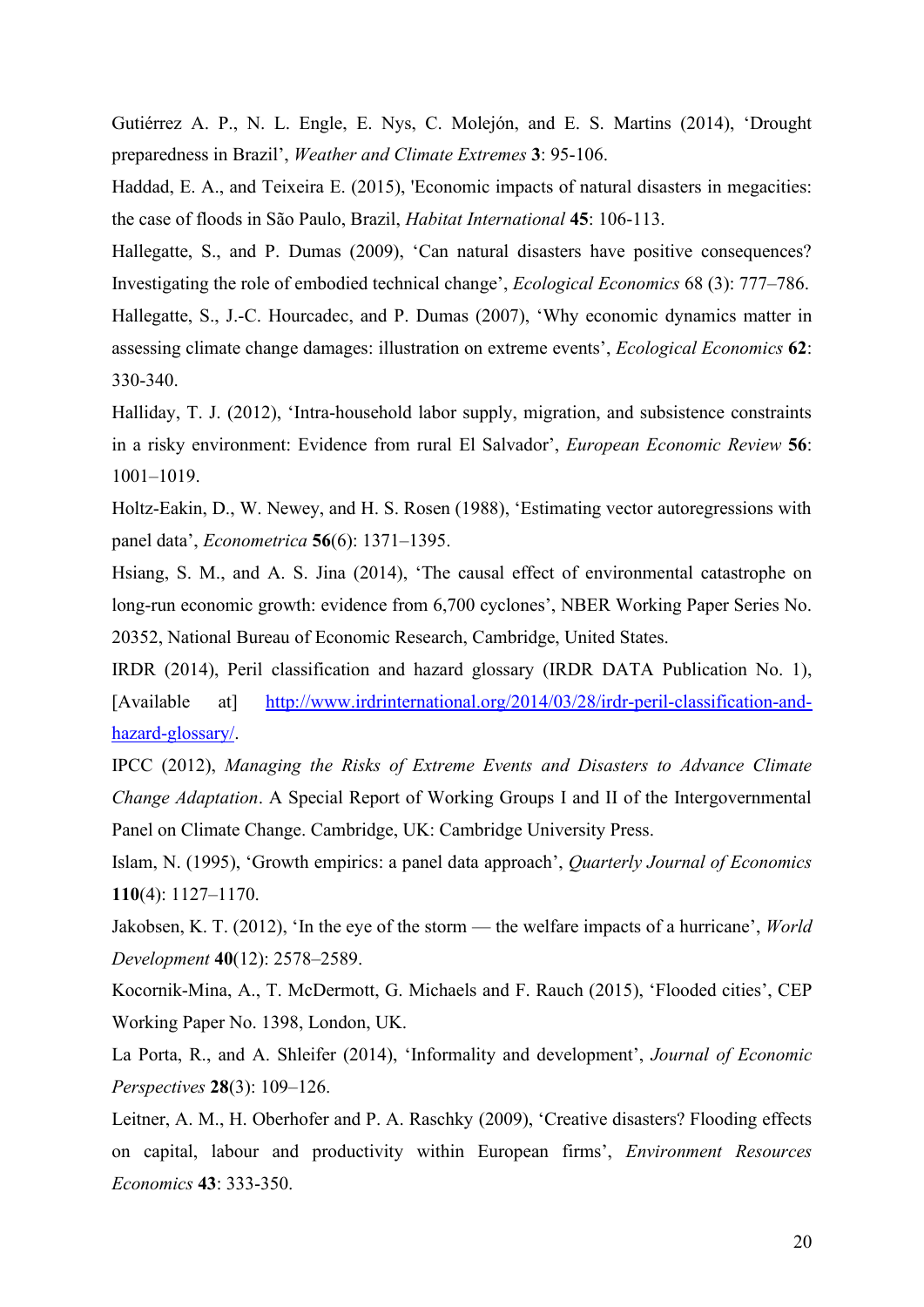Lohmann S., and T. Lechtenfeld (2015), 'The effect of drought on health outcomes and health expenditures in rural Vietnam', *World Development* **72**: 432–448.

Loayza, N., E. Olaberría, J. Rigolini, and L. Christiaensen (2012), 'Natural disasters and growth: going beyond the averages', *World Development* 40(7): 1317-1336.

Mankiw N. G., D. Romer and D. N. Weil (1992), 'A contribution to the empirics of economic growth', *The Quarterly Journal of Economics* 107(2): 407-437.

Marengo, J. A., L. M. Alves, R. C. S. Alvala, A. P. Cunha, S. Brito, and O. L. L. Moraes (2017), 'Climatic characteristics of the 2010-2016 drought in the semiarid Northeast Brazil region,' Annals of the Brazilian Academy of Sciences, doi: 10.1590/0001-3765201720170206.

McDermott, T. K. J., F. Barryy, and R. S.J. Tol (2014), 'Disasters and development: natural disasters, credit constraints, and economic growth', Oxford Economic Papers 66: 750-773.

Medina, G., C. Almeida, E. Novaes, J. Godar and B. Pokorny (2015), 'Development conditions of Family farming: lessons from Brazil', *World Development* **74**: 386-396.

MIN (2007), Manual para decretação de estado de emergência ou estado de calamidade pública, [Available at] http://www.mi.gov.br/c/document\_library/get\_file?uuid=aac1713a-727f-4275-be98-6e06abc775cc&groupId=10157.

Noy, I. (2009), 'The macroeconomic consequences of disasters', *Journal of Development Economics* **88**: 221–231.

Noy, I., and T. B. Vu (2010), 'The economics of natural disasters in a developing country: the rease of Vietnam', Journal of Asian Economics 21: 345-354.

Raddatz, C. (2009), *The Wrath of God: Macroeconomic Costs of Natural Disasters*, Unpublished manuscript.

Rasmussen, T. N. (2004), 'Macroeconomic implications of natural disasters in the Caribbean', IMF Working Paper No. 224, International Monetary Fund.

Ribeiro, F. G., G. Stein, A. Carraro, and P. L. Ramos (2014), 'O impacto econômico dos desastres naturais: o caso das chuvas de 2008 em Santa Catarina', *Planejamento e Políticas Públicas* **43**.

Rodriguez-Oreggia, E., A. de la Fuente, R. de la Torre, and H. A. M. Moreno (2012), 'Natural disasters, human development and poverty at the municipal level in Mexico', *Journal of Development Studies* **49**(3): 442-455.

Roodman, D. (2009), 'A note on the theme of too many instruments', *Oxford Bulletin of Economics and Statistics* **71**(1): 135–158.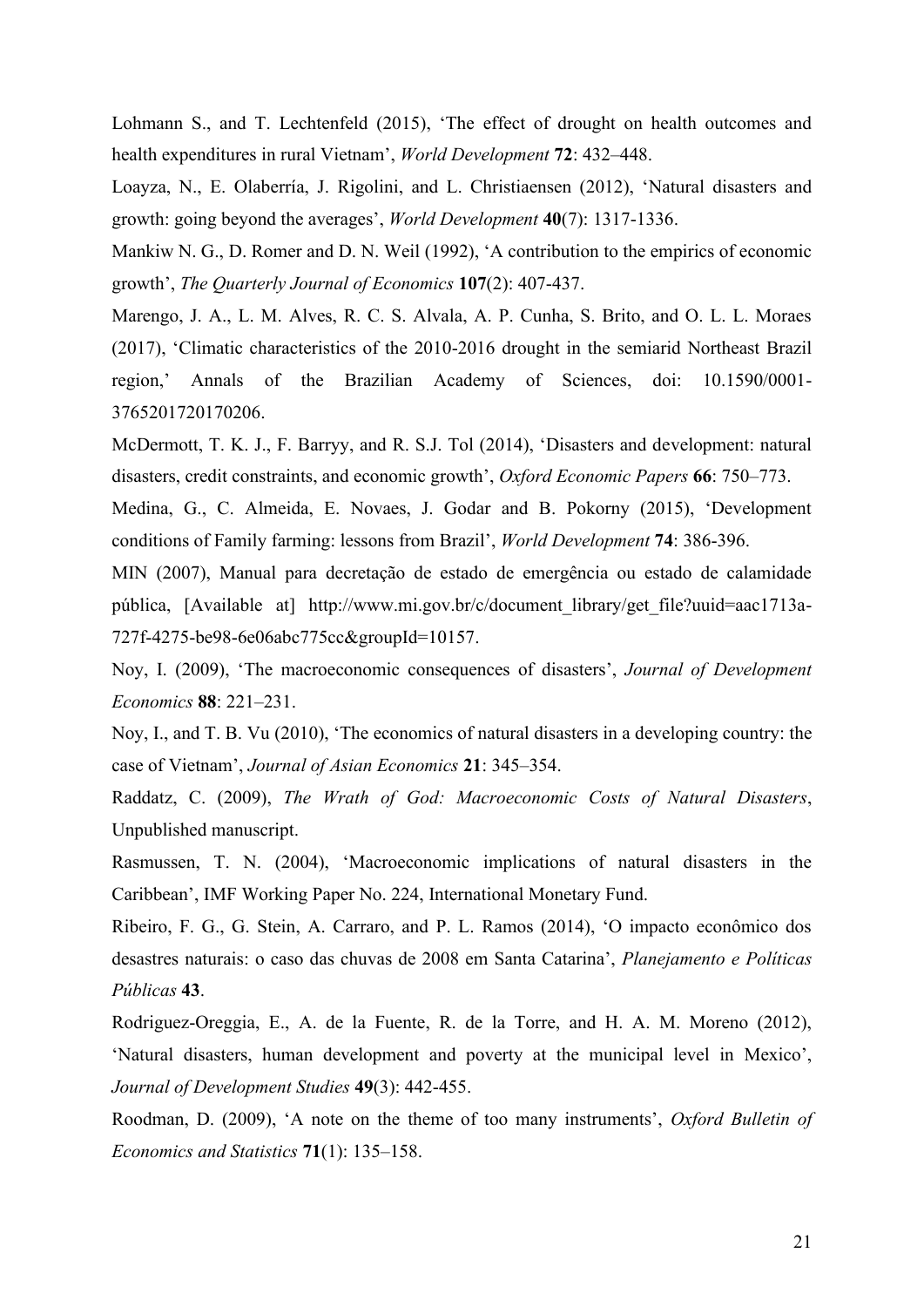Skidmore, M., and H. Toya (2002), 'Do natural disasters promote long-run growth?', *Economic Enquiry* **40**(4): 664-687.

6Hillwell, H. D. (1992), 'Natural hazards and disasters in Latin America', Natural Hazards **6**(2): 131-159.

Strobl, E. (2011), 'The economic growth impact of hurricanes: evidence from U.S. coastal counties', The Review of Economics and Statistics 93(2): 575–589.

Strobl, E. (2012), 'The economic growth impact of natural disasters in developing countries: evidence from hurricane strikes in the Central American and Caribbean regions', *Journal of Development Economics* 97: 130-141.

Sun, L., H. Li, M. N. Ward and D. F. Moncunill (2006), 'Climate variability and corn yields in semiarid Ceará, Brazil', Journal of Applied Meteorology and Climatology 46: 226-240.

Toya, H., and M. Skidmore (2007), 'Economic development and the impacts of natural disasters,' *Economic Letters* 94: 20-25.

UNISDR (2012), 'Impacts of disasters since the 1992 Rio de Janeiro Earth Summit', The United Nations Office for Disaster Risk Reduction. [Available at] http://preventionweb.net/files/27162\_infographic.pdf.

WHO (2013), 'Emergency risk management for health: overview', [Available at] http://www.who.int/hac/techguidance/preparedness/risk\_management\_overview\_17may2013 .pdf.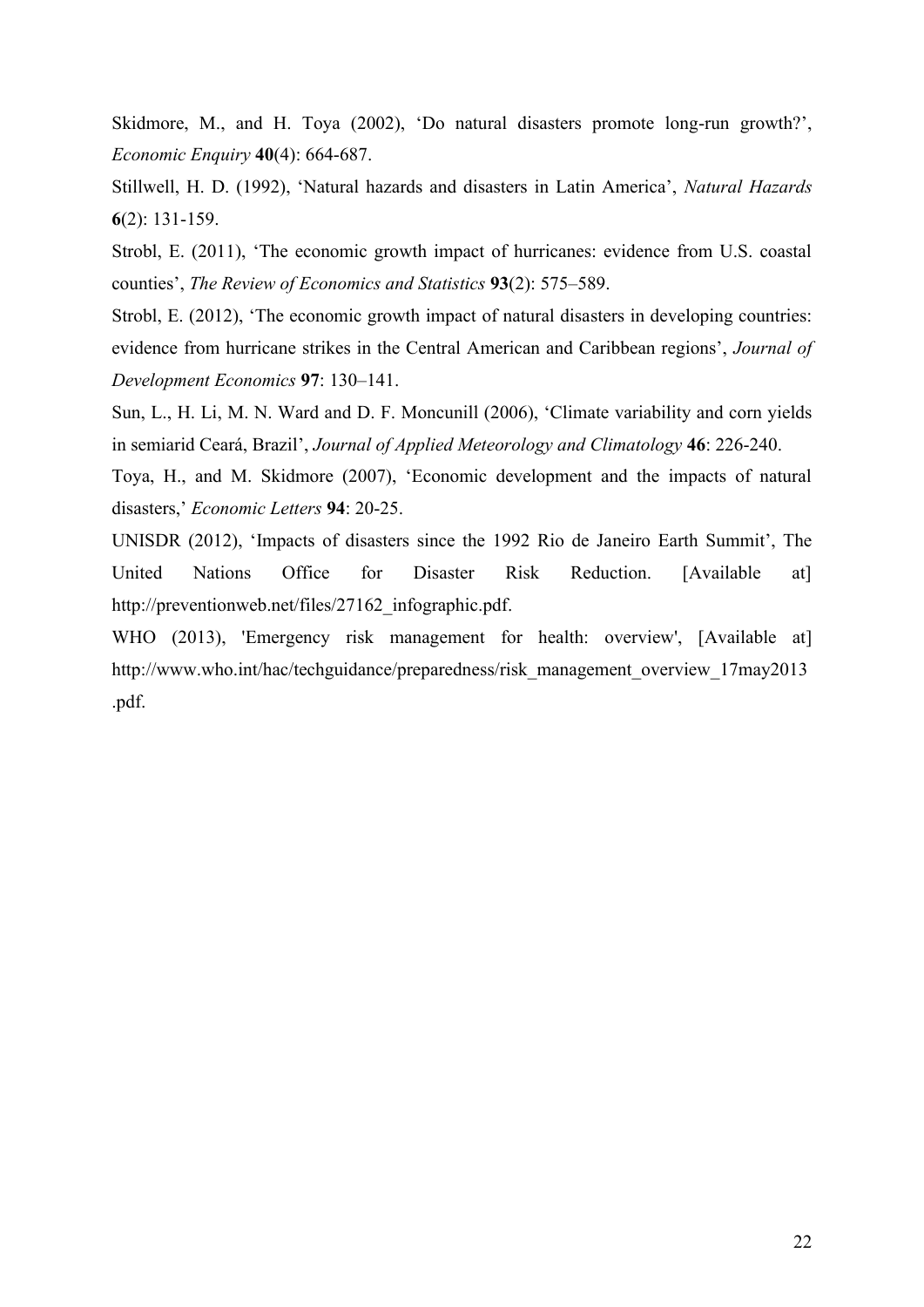# **FIGURES**



**Figure 1.** Map of Ceará State, Northeast, Brazil

Source: Author's own elaboration.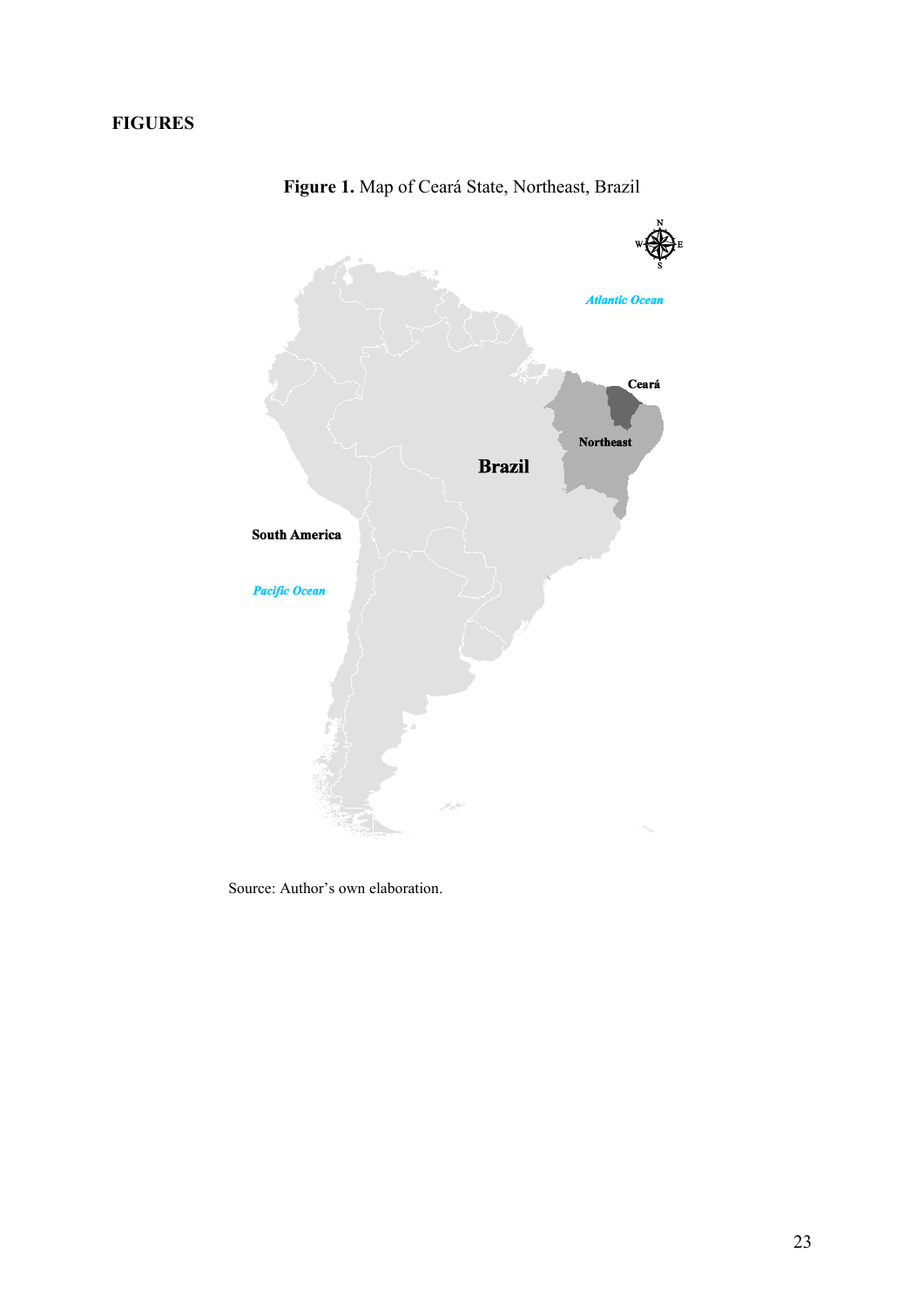# **Figure 2**. Damage assessment reports and annual precipitation in Ceará (a) Frequency of reports and average annual



Source: AVADAN/Defesa Civil and Fundação Cearense de Meteorologia e Recursos Hídricos - FUNCEME.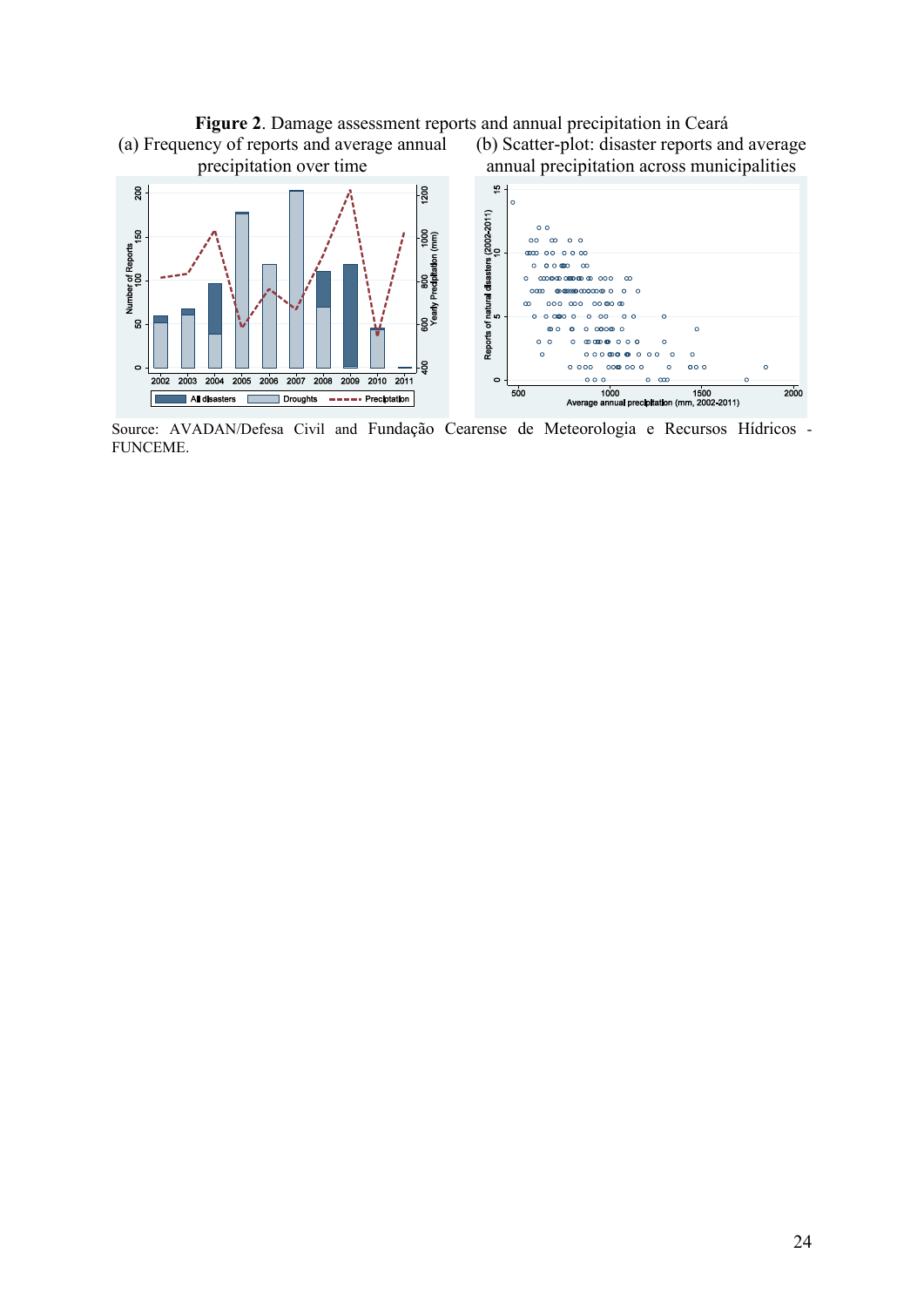# **TABLES**

|               |                        | <b>Losses</b> | <b>Affected</b>                  | <b>Descriptive Statistics of the Sample</b>          |                                            |                      |  |
|---------------|------------------------|---------------|----------------------------------|------------------------------------------------------|--------------------------------------------|----------------------|--|
|               | <b>AVADAN/Records*</b> | (R\$ Million) | <b>Population</b><br>(Thousands) | <b>Fraction of the</b><br><b>Sample with Reports</b> | <b>Average Number of</b><br><b>Reports</b> | In(per capita costs) |  |
| All disasters | 1003/1330              | 6.0169        | 8.6096                           | 45%                                                  | 0.5457                                     | 1.7592               |  |
|               |                        | (22.8348)     | (8.7746)                         |                                                      | (0.6735)                                   | (2.4369)             |  |
| Droughts      | 766/1009               | 3.7258        | 8.8455                           | 34%                                                  | 0.4168                                     | 1.1700               |  |
|               |                        | (12.5049)     | (7.6500)                         |                                                      | (0.6366)                                   | (2.0830)             |  |
| Floods        | 230/311                | 10.4880       | 7.8635                           | 12.5%                                                | 0.1250                                     | 0.6394               |  |
|               |                        | (30.6073)     | (11.8469)                        |                                                      | (0.3324)                                   | (1.7557)             |  |
| Other         | 7/10                   | 109.8326      | 7.2094                           | $0.4\%$                                              | 0.0038                                     | 0.0185               |  |
|               |                        | (131.8186)    | (6.5861)                         |                                                      | (0.0616)                                   | (0.3195)             |  |

**Table 1.** Mean and standard deviation of disaster measures on affected municipalities between 2002 and 2011

Note. Standard deviations are in parentheses. All monetary values are in real terms regarding the GDP deflator of 2012. \*Records about natural disasters come from CEPED (2013).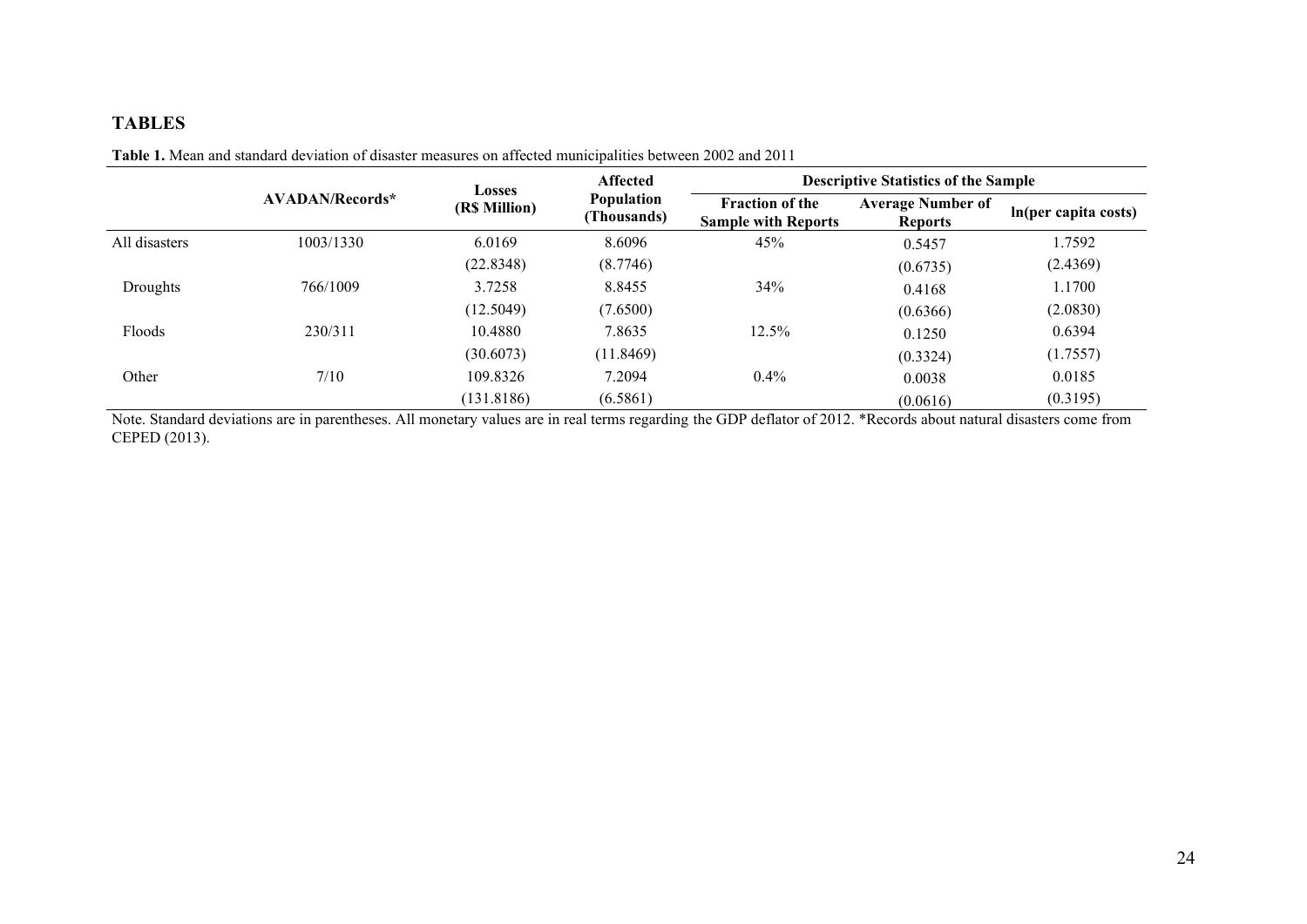|                                                        | Mean/SD   |
|--------------------------------------------------------|-----------|
| <b>Outcome variables:</b>                              |           |
| Output growth rate ( $\ln GDPpc_t - \ln GDPpc_{t-1}$ ) | 0.0397    |
|                                                        | (0.0982)  |
| Agriculture                                            | 0.0055    |
|                                                        | (0.2832)  |
| Industry                                               | 0.0488    |
|                                                        | (0.1744)  |
| Service/commerce                                       | 0.0460    |
|                                                        | (0.0749)  |
| <b>Control variables:</b>                              |           |
| Natural log of per capita electricity consumption      | $-1.8346$ |
|                                                        | (0.8741)  |
| Agriculture                                            | $-2.5388$ |
|                                                        | (0.8778)  |
| Industry                                               | $-4.6562$ |
|                                                        | (2.2418)  |
| Service/commerce                                       | $-3.3732$ |
|                                                        | (0.6935)  |
| Natural log of formal workers per habitant             | $-6.1568$ |
|                                                        | (0.8478)  |
| Agriculture                                            | $-5.4451$ |
|                                                        | (4.4482)  |
| Industry                                               | $-6.8626$ |
|                                                        | (2.9636)  |
| Service/commerce                                       | $-6.3621$ |
|                                                        | (0.8193)  |
| Natural log of per capita public spending              | 6.9408    |
|                                                        | (0.3023)  |
| Natural log of high school enrolment per habitant      | $-3.1412$ |
|                                                        | (0.2997)  |
| Natural log of hospital beds per habitant              | $-5.9053$ |
|                                                        | (2.0072)  |
| Number of reservoirs $+$ (water) pipeline systems      | 1.3973    |
|                                                        | (1.5768)  |
| Infrastructure index $(0 - 100)$                       | 30.5421   |
|                                                        | (18.0534) |
| Observations                                           | 1840      |

|  |  | Table 2. Mean and standard deviation of output growth rate and covariates |  |
|--|--|---------------------------------------------------------------------------|--|
|  |  |                                                                           |  |

Note. Standard deviations are in parentheses.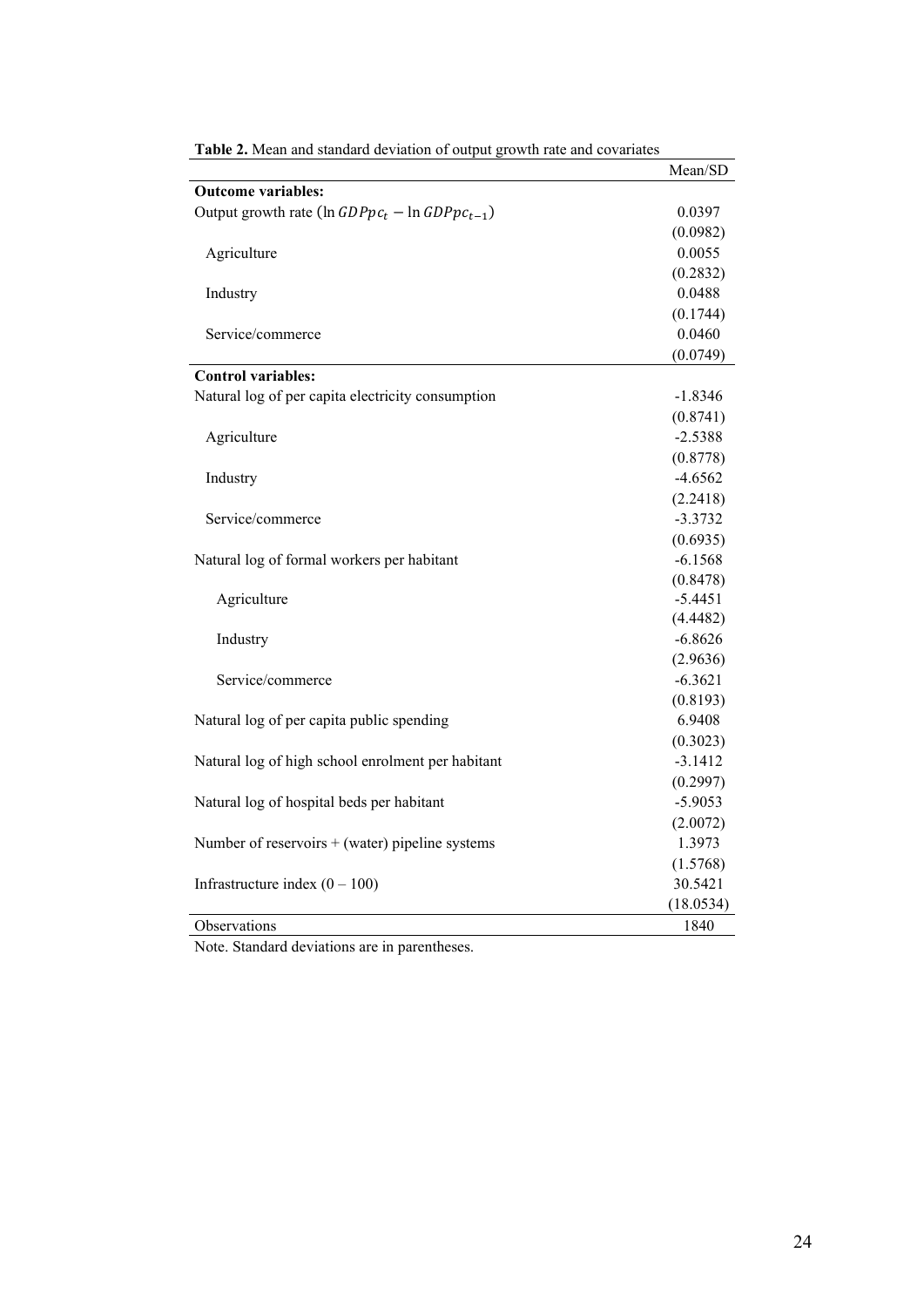| ັ                                    |                          |                |                                                             |              |              |  |
|--------------------------------------|--------------------------|----------------|-------------------------------------------------------------|--------------|--------------|--|
|                                      | Growth Rate              |                | Economic Sectors (Growth Rate of per<br>capita Added Value) |              |              |  |
|                                      |                          | per capita GDP | Agriculture                                                 | Industry     | Service      |  |
|                                      | (1)                      | (2)            | (3)                                                         | (4)          | (5)          |  |
| All natural disasters                | $-0.0129***$<br>(0.0038) |                |                                                             |              |              |  |
| Droughts                             |                          | $-0.0117***$   | $-0.0298**$                                                 | 0.0045       | $-0.0030$    |  |
|                                      |                          | (0.0044)       | (0.0118)                                                    | (0.0087)     | (0.0031)     |  |
| Floods                               |                          | $-0.0132**$    | $-0.0240**$                                                 | $-0.0070$    | $-0.0057**$  |  |
|                                      |                          | (0.0053)       | (0.0116)                                                    | (0.0090)     | (0.0027)     |  |
| Lagged per capita GDP                | $-0.5347***$             | $-0.5456***$   | $-0.8518***$                                                | $-0.3855***$ | $-0.7876***$ |  |
|                                      | (0.1222)                 | (0.1156)       | (0.0854)                                                    | (0.1012)     | (0.0868)     |  |
| Specification tests (p-values)       |                          |                |                                                             |              |              |  |
| Hansen test of overidentification    | 0.5340                   | 0.5376         | 0.3220                                                      | 0.4613       | 0.5073       |  |
| Arellano-Bond test for $AR(1)$ in FD | 0.0000                   | 0.0000         | 0.0000                                                      | 0.0001       | 0.0235       |  |
| Arellano-Bond test for $AR(2)$ in FD | 0.6414                   | 0.6857         | 0.6379                                                      | 0.6888       | 0.1890       |  |
| Number of Instruments                | 67                       | 73             | 72                                                          | 73           | 73           |  |
| <b>Observations</b>                  | 1,656                    | 1,656          | 1,656                                                       | 1,656        | 1,656        |  |

| Table 3. Effects of direct damage from natural disasters on the output growth of municipalities |  |  |  |  |  |  |
|-------------------------------------------------------------------------------------------------|--|--|--|--|--|--|
|                                                                                                 |  |  |  |  |  |  |

Note. The vector of endogenous variables includes the lagged natural log of per capita GDP, the natural log of per capita electricity consumption, the natural log of formal workers relative to the total population, the natural log of per capita government expenditures, and the natural log of per capita costs of natural disasters. The vector of predetermined variables includes the natural log of enrolments in high school relative to the total population, the infrastructure index (0-100), water supply infrastructure (i.e., number of reservoirs plus water pipeline systems), and the natural log of hospital beds per inhabitants. The deviation of annual precipitation relative to the historical average and its lagged values are used as external instruments. Robust standard errors are in parentheses. All variables are in log terms. \*\*\* p-value  $< 0.01$ , \*\* p-value  $< 0.05$ , and \* p-value  $< 0.1$ .

|                                                   | <b>Growth Rate</b>       | Economic Sectors (Growth Rate of per capita<br>Added Value) |              |              |  |
|---------------------------------------------------|--------------------------|-------------------------------------------------------------|--------------|--------------|--|
|                                                   | per capita<br><b>GDP</b> | Agriculture                                                 | Industry     | Service      |  |
|                                                   | (1)                      | (2)                                                         | (3)          | (4)          |  |
| Lack of rainfall $(= 1$ if Deviation $\leq p25$ ) | $-0.0213$                | $-0.1266**$                                                 | $-0.0193$    | 0.0015       |  |
|                                                   | (0.0317)                 | (0.0560)                                                    | (0.0507)     | (0.0055)     |  |
| Excess of rainfall $(= 1$ if Deviation > $p75$ )  | $-0.0457**$              | $-0.1334***$                                                | $-0.0408$    | $-0.0177**$  |  |
|                                                   | (0.0229)                 | (0.0429)                                                    | (0.0385)     | (0.0078)     |  |
| Lagged per capita GDP                             | $-0.5277***$             | $-0.8428***$                                                | $-0.3027***$ | $-0.8096***$ |  |
|                                                   | (0.1141)                 | (0.0948)                                                    | (0.0597)     | (0.0777)     |  |
| Specification tests (p-values)                    |                          |                                                             |              |              |  |
| Hansen test of overidentification                 | 0.3847                   | 0.2457                                                      | 0.5419       | 0.2276       |  |
| Arellano-Bond test for $AR(1)$ in FD              | 0.0001                   | 0.0000                                                      | 0.0000       | 0.0219       |  |
| Arellano-Bond test for $AR(2)$ in FD              | 0.6937                   | 0.3288                                                      | 0.7491       | 0.1619       |  |
| Number of Instruments                             | 62                       | 62                                                          | 62           | 62           |  |
| <b>Observations</b>                               | 1,656                    | 1,656                                                       | 1,656        | 1,656        |  |

**Table 4.** Regressing output growth rate during drought and flood episodes

Note. See the footnote to Table 3 for the list of control variables included in the regressions. Robust standard errors are in parentheses. All variables are in log terms. \*\*\* p-value < 0.01, \*\* p-value < 0.05, and \* p-value < 0.1.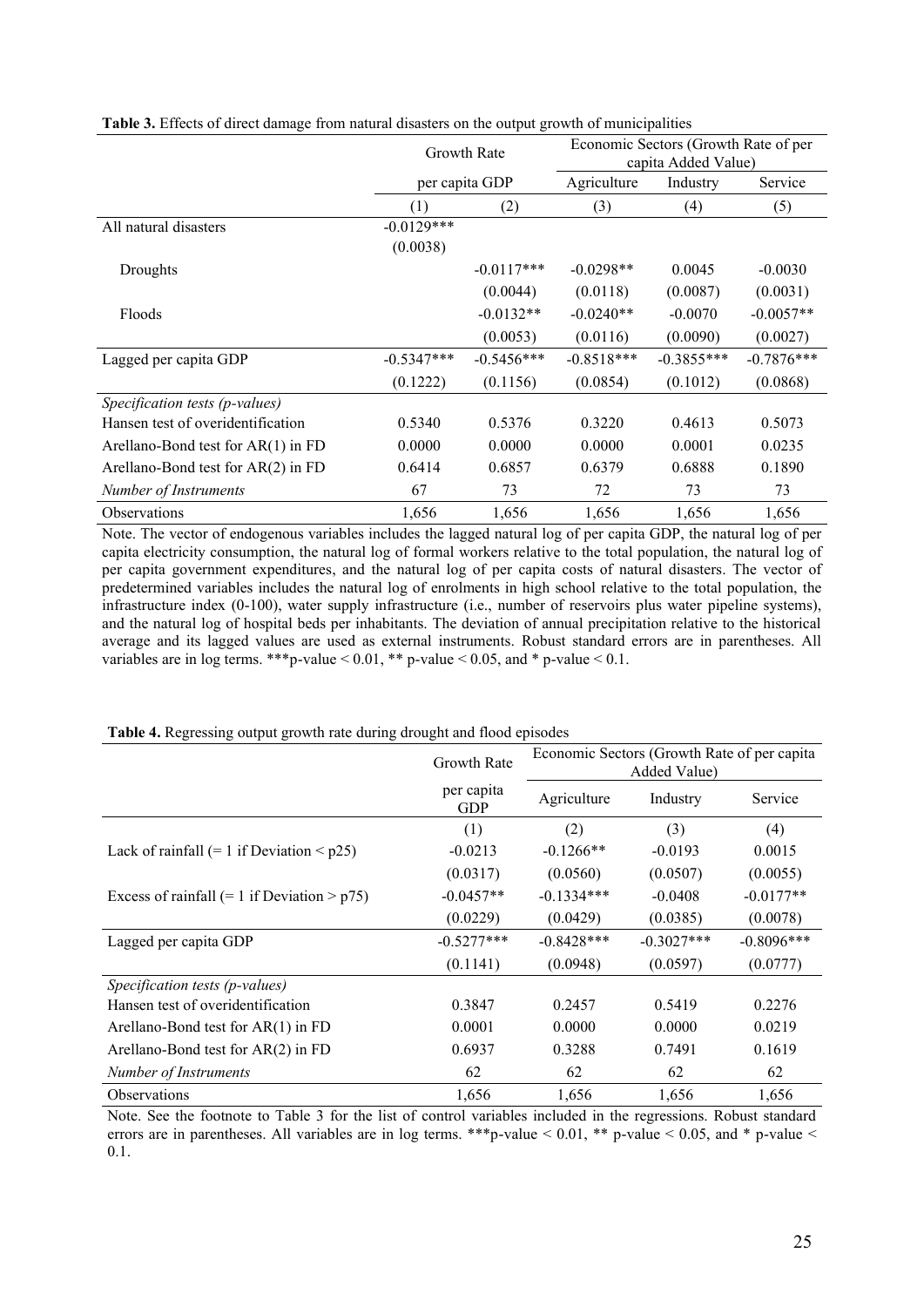|                                                      | <b>Growth Rate</b> |                | Economic Sectors (Growth Rate of per<br>capita Added Value) |              |              |  |
|------------------------------------------------------|--------------------|----------------|-------------------------------------------------------------|--------------|--------------|--|
|                                                      |                    | per capita GDP | Agriculture                                                 | Industry     | Service      |  |
|                                                      | (1)                | (2)            | (3)                                                         | (4)          | (5)          |  |
| <b>High-scale disasters</b>                          |                    |                |                                                             |              |              |  |
| All natural disasters                                | $-0.0215***$       |                |                                                             |              |              |  |
|                                                      | (0.0079)           |                |                                                             |              |              |  |
| Droughts                                             |                    | $-0.0181*$     | $-0.0609$ ***                                               | $-0.0132$    | $-0.0073$    |  |
|                                                      |                    | (0.0096)       | (0.0196)                                                    | (0.0135)     | (0.0071)     |  |
| Floods                                               |                    | $-0.0320*$     | $-0.0732**$                                                 | $-0.0033$    | $-0.0206**$  |  |
|                                                      |                    | (0.0177)       | (0.0357)                                                    | (0.0220)     | (0.0101)     |  |
| <b>Low-scale disasters</b>                           |                    |                |                                                             |              |              |  |
| All natural disasters                                | $-0.0087$          |                |                                                             |              |              |  |
|                                                      | (0.0053)           |                |                                                             |              |              |  |
| Droughts                                             |                    | $-0.0035$      | $-0.0191$                                                   | $-0.0041$    | $-0.0014$    |  |
|                                                      |                    | (0.0055)       | (0.0129)                                                    | (0.0096)     | (0.0033)     |  |
| Floods                                               |                    | $-0.0163$      | $-0.0380$                                                   | 0.0120       | $-0.0064$    |  |
|                                                      |                    | (0.0105)       | (0.0236)                                                    | (0.0165)     | (0.0053)     |  |
| Lagged per capita GDP                                | $-0.5772***$       | $-0.5276***$   | $-0.8772***$                                                | $-0.3060***$ | $-0.8045***$ |  |
|                                                      | (0.1179)           | (0.1134)       | (0.0948)                                                    | (0.0632)     | (0.0817)     |  |
| Linear combination $(\hat{\varphi} + \hat{\varphi})$ |                    |                |                                                             |              |              |  |
| All natural disasters                                | $-0.0302***$       |                |                                                             |              |              |  |
|                                                      | (0.0108)           |                |                                                             |              |              |  |
| Droughts                                             |                    | $-0.0216*$     | $-0.0800$ ***                                               | $-0.0173$    | $-0.0086$    |  |
|                                                      |                    | (0.0121)       | (0.0264)                                                    | (0.0188)     | (0.0088)     |  |
| Floods                                               |                    | $-0.0484**$    | $-0.1112**$                                                 | 0.0087       | $-0.0270**$  |  |
|                                                      |                    | (0.0214)       | (0.0462)                                                    | (0.0281)     | (0.0114)     |  |
| Specification tests (p-values)                       |                    |                |                                                             |              |              |  |
| Hansen test of overidentification                    | 0.4034             | 0.1619         | 0.2518                                                      | 0.5314       | 0.3770       |  |
| Arellano-Bond test for AR(1) in FD                   | 0.0000             | 0.0000         | 0.0000                                                      | 0.0000       | 0.0308       |  |
| Arellano-Bond test for AR(2) in FD                   | 0.7258             | 0.5357         | 0.4566                                                      | 0.6992       | 0.1804       |  |
| Number of Instruments                                | 46                 | 64             | 64                                                          | 64           | 64           |  |
| Observations                                         | 1,656              | 1,656          | 1,656                                                       | 1,656        | 1,656        |  |

| Table 5. Effects of episodes of natural disasters on the output growth of municipalities |  |  |  |  |
|------------------------------------------------------------------------------------------|--|--|--|--|
|                                                                                          |  |  |  |  |

Note. See the footnote to Table 3 for the list of control variables included in the regressions. Robust standard errors are in parentheses. All variables are in log terms. \*\*\*p-value < 0.01, \*\* p-value < 0.05, and \* p-value < 0.1.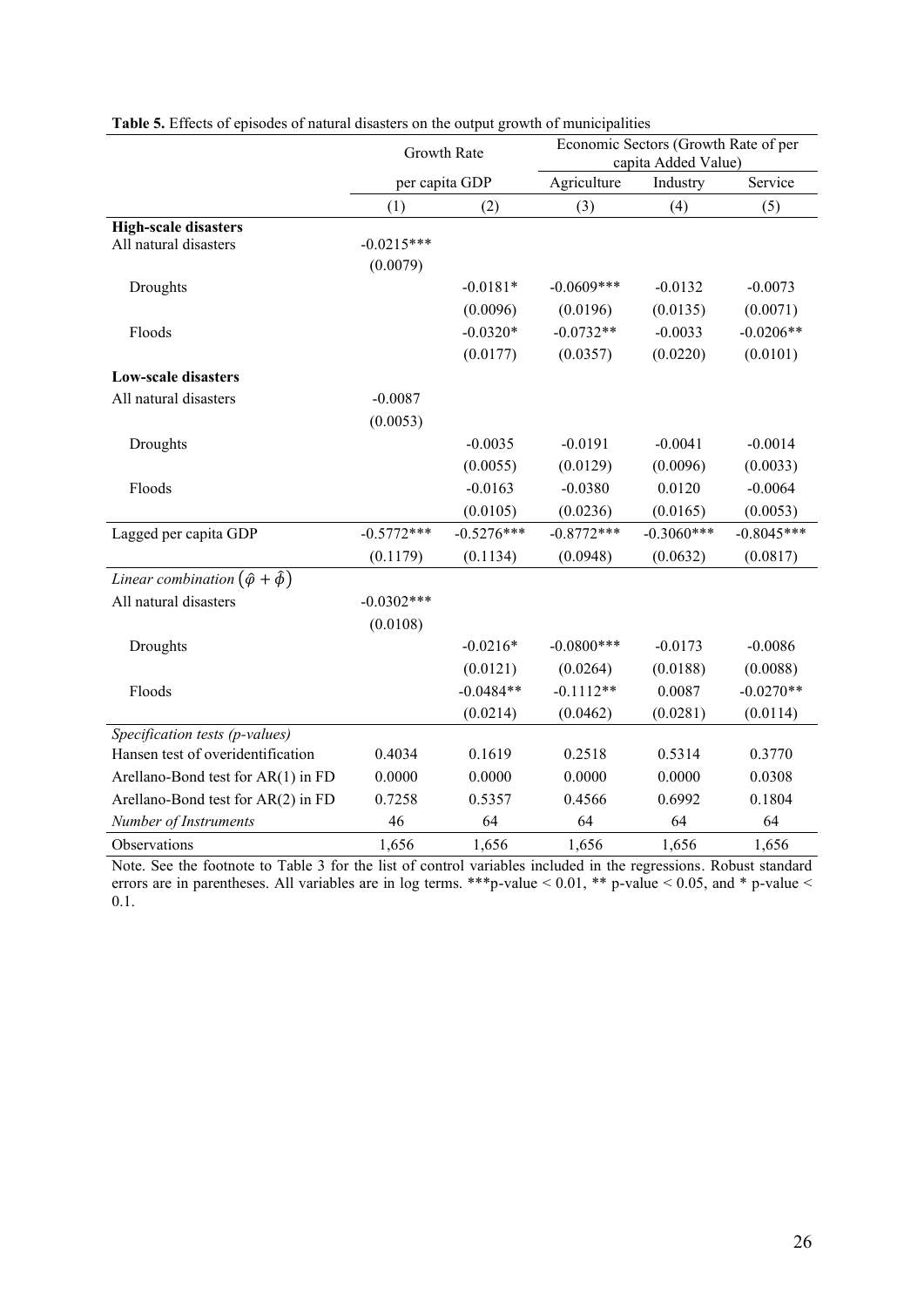|                                         | <b>Growth Rate</b> |                | Economic Sectors (Growth Rate of per capita<br>Added Value) |              |              |  |
|-----------------------------------------|--------------------|----------------|-------------------------------------------------------------|--------------|--------------|--|
|                                         |                    | per capita GDP | Agriculture                                                 | Industry     | Service      |  |
|                                         | (1)                | (2)            | (3)                                                         | (4)          | (5)          |  |
| Average effect                          |                    |                |                                                             |              |              |  |
| All natural disasters                   | $-0.0124**$        |                |                                                             |              |              |  |
|                                         | (0.0049)           |                |                                                             |              |              |  |
| Droughts                                |                    | $-0.0110**$    | $-0.0298**$                                                 | 0.0042       | $-0.0068**$  |  |
|                                         |                    | (0.0046)       | (0.0121)                                                    | (0.0081)     | (0.0033)     |  |
| Floods                                  |                    | $-0.0122**$    | $-0.0273**$                                                 | $-0.0151$    | $-0.0033$    |  |
|                                         |                    | (0.0060)       | (0.0136)                                                    | (0.0103)     | (0.0031)     |  |
| <b>Interactions with WSI</b>            |                    |                |                                                             |              |              |  |
| All natural disasters x WSI             | $-0.0001$          |                |                                                             |              |              |  |
|                                         | (0.0013)           |                |                                                             |              |              |  |
| Droughts x WSI                          |                    | 0.0001         | 0.0009                                                      | $-0.0017$    | $0.0020**$   |  |
|                                         |                    | (0.0013)       | (0.0022)                                                    | (0.0027)     | (0.0009)     |  |
| Floods x WSI                            |                    | 0.0003         | 0.0011                                                      | 0.0021       | $-0.0004$    |  |
|                                         |                    | (0.0012)       | (0.0021)                                                    | (0.0019)     | (0.0007)     |  |
| Lagged per capita GDP                   | $-0.5288***$       | $-0.5901***$   | $-0.8528***$                                                | $-0.3679***$ | $-0.8385***$ |  |
|                                         | (0.1203)           | (0.1026)       | (0.0870)                                                    | (0.0915)     | (0.0819)     |  |
| Specification tests (p-values)          |                    |                |                                                             |              |              |  |
| Hansen test of overidentification       | 0.4877             | 0.4083         | 0.2759                                                      | 0.3675       | 0.5121       |  |
| Arellano-Bond test for $AR(1)$ in<br>FD | 0.0000             | 0.0000         | 0.0000                                                      | 0.0000       | 0.0252       |  |
| Arellano-Bond test for $AR(2)$ in<br>FD | 0.6280             | 0.7947         | 0.6376                                                      | 0.7226       | 0.2571       |  |
| Number of Instruments                   | 67                 | 85             | 84                                                          | 85           | 85           |  |
| Observations                            | 1,656              | 1,656          | 1,656                                                       | 1,656        | 1,656        |  |

**Table 6.** Heterogeneous effects of natural disasters on output growth due to water supply infrastructure

Note. See the footnote to Table 3 for the list of control variables included in the regressions. Robust standard errors are in parentheses. All variables are in log terms. \*\*\*p-value < 0.01, \*\* p-value < 0.05, and \* p-value < 0.1.